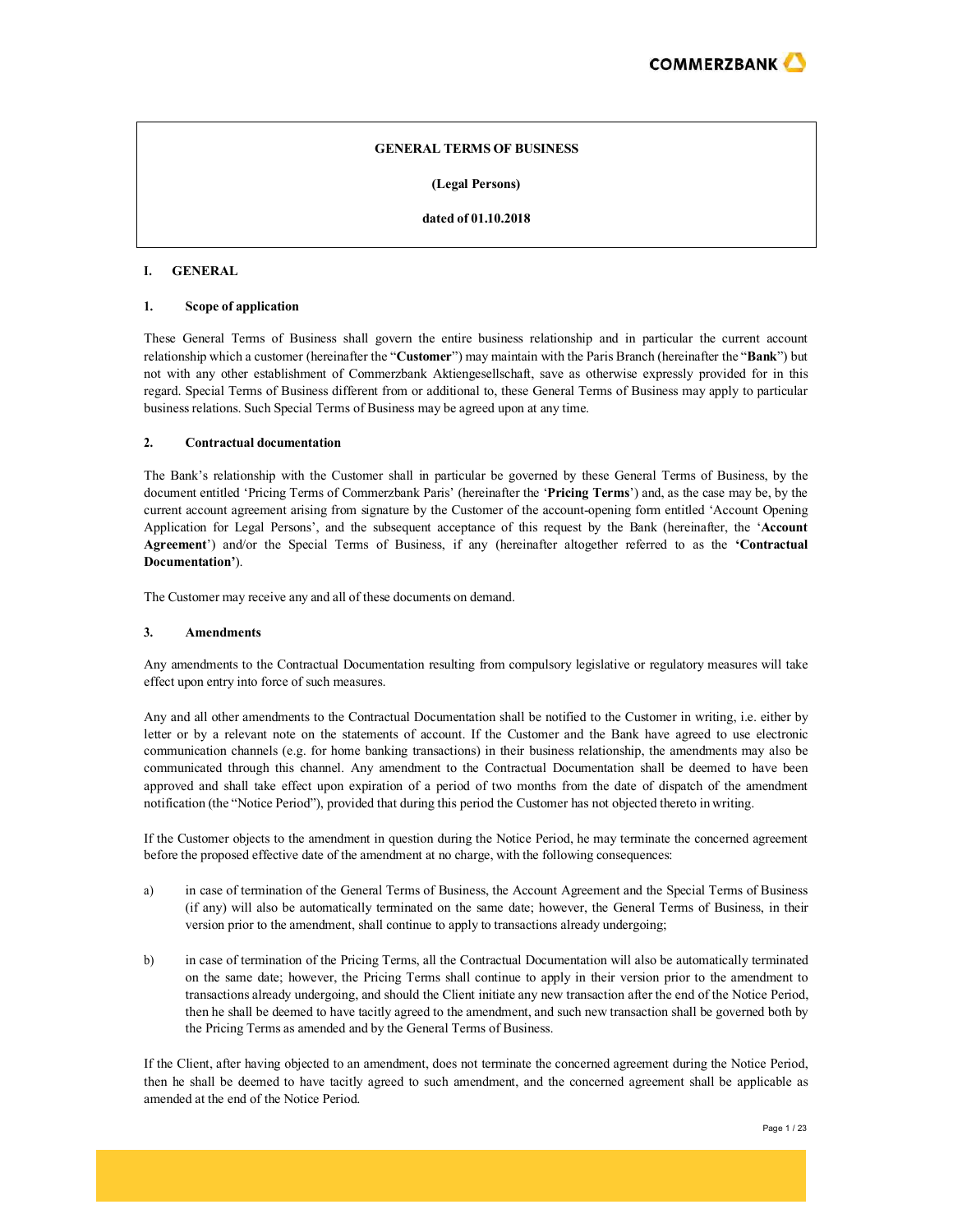

## **4. Banking secrecy**

The Bank shall be bound to observe banking secrecy in accordance with Article L. 511-33 of the *Code monétaire et financier* (the 'French Monetary and Financial Code'). However, this banking secrecy may be lifted, either at the Customer's express request to the exclusive benefit of the persons specified by it in writing, or if the applicable law provides for it, specifically at the request of regulatory authorities, government agencies or judicial authorities.

Moreover, the Customer expressly authorises the Bank to disclose information concerning the Customer to the Bank's external service providers and also to legal persons of its group for the purpose of processing or administration, on the terms and conditions set out in Article 5 below.

The Bank shall be authorised to provide information regarding the business activities of a customer who is a company. Only information of a general nature concerning the economic status or solvency of the Customer may be provided; no information will be disclosed asto the amount of account balances, assets entrusted to the Bank or amounts drawn under a credit facility.

The Bank shall provide such information to its customers and other financial institutions exclusively for their internal use.

### **5. Personal Data Protection**

As required under Regulation (EU) 2016/679 of the European Parliament and of the Council of 27 April 2016 on the protection of natural persons with regard to the processing of personal data and on the free movement of such data, a notice entitled *"Information on data protection for clients and other data subjects"* (the "**Notice**") is annexed to these General Business Conditions, of which they are an integral part. The Notice notably details the purposes of data processing made by the Bank, the recipients of the collected personal data, the rights of the subjects of the collected personal data, notably their right to object, and the way they can exercise their right of access to their personal data.

The Customer has to carefully read the Notice, and hand a copy of it to any person, and notably any employee, whom the Customer intends to connect with the Bank within the context of their business relations.

This notice may also be obtained at any time on the Bank's Website, at the following address (for the English version):

https:[//www.commerzbank.fr/portal/media/corporatebanking/auslandsseiten/frankreich-informationen/recht-](http://www.commerzbank.fr/portal/media/corporatebanking/auslandsseiten/frankreich-informationen/recht-)1/20180216\_Datenschutz\_Information\_Kunden\_andere\_Betroffene\_V10\_FR\_EN.pdf

### **6. Force Majeure**

The Bank does not assume any liability or responsibility for the consequences of interruption of its operations due to instances of *force majeure,* to any other reason beyond its control, including strikes or lockouts.

### **7. Involvement of a third party**

If the Bank uses the services of a third party in order to comply with the Customer's instructions, it will do so for the account and at the risk of the Customer. Except as otherwise provided for by compulsory legal and regulatory provisions, the Bank shall not assume any obligation or liability in the event that the instructions transmitted to such a third party are not complied with or are not correctly carried out, even if such a third party has been chosen by the Bank itself.

The Customer shall remain liable for payment or refund of the commissions, fees, costs or expenses which such third party may demand on the basis of instructions given for the account of the Customer.

### **8. Details of the Bank and the regulatory authorities**

Commerzbank Aktiengesellschaft, with its head office at Kaiserstraße 16, 60261 Frankfurt am Main, Germany, identified in the Frankfurt Commercial Register under number HRB 32000, is licensed as a credit institution by the *Bundesanstalt für Finanzdienstleistungsaufsicht* (German Federal Financial Supervisory Authority), the contact details of which are asfollows: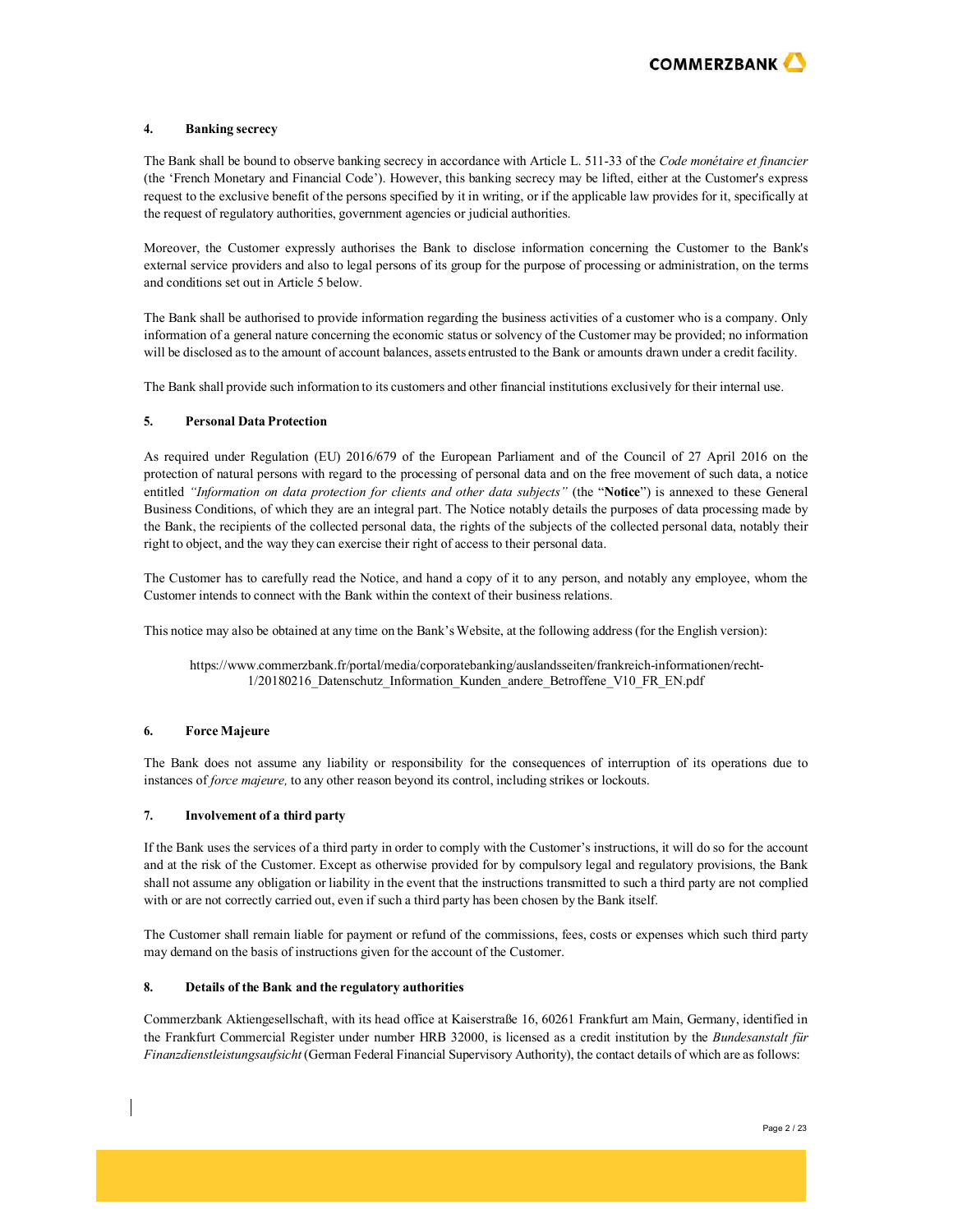

## Bundesanstalt für Finanzdienstleistungsaufsicht Graurheindorfer Strasse 108 53117 Bonn (Germany) Telephone: +49 (0)228 / 4108 - 0 Fax: +49 (0)228 / 4108 – 1550 [postelle@bafin.de](mailto:postelle@bafin.de)

The particulars of the Bank, called Commerzbank Aktiengesellschaft, Paris Branch, are the following:

- Address: 86, Boulevard Haussmann, 75008 Paris;
- Unique identification number: 307 177 907 RCS Paris
- Telephone number: +33 (0)1.44.94.17.00
- Website address: https:[//www.commerzbank.fr.](http://www.commerzbank.fr/)

In addition to the *Bundesanstalt für Finanzdienstleistungsaufsicht*, the Bank is regulated by the Autorité de Contrôle Prudentiel et de Résolution (ACPR), and can be found on the ACPR list of credit institutions authorised to provide servicesin France (see https://acpr.banque-france.fr/page-tableau-filtre/listes); the contact details of ACPRare as follows:

> Autorité de Contrôle Prudentiel et de Résolution 61, rue Taitbout 75436 Paris Cedex 9 Telephone: +33(0) 1 49 95 40 00 [bibli@acpr.banque-france.fr](mailto:bibli@acpr.banque-france.fr)

## **9. Applicable law**

The business relationship between the Customer and the Bank shall be governed by French law.

However, it shall be possible to assert any provision of a foreign law applicable to a transaction effected for the Customer's account vis-à-vis the Customer, and all resulting consequences shall then be borne by him.

### **10. Dispute resolution**

#### **10.1 Complaints**

The Customer may address any complaint in writing to the Bank, either on paper or on another durable medium if such means of communication has been agreed on between the Customer and the Bank in a separate agreement. When on paper, the complaint must be sent to the following address:

> Commerzbank – Paris Branch Customer Service 86, Boulevard Haussmann 75008 Paris – France

The Bank shall reply in writing, either on paper or on another durable medium if such means of communication has been agreed on between the Customer and the Bank in a separate agreement.

When a complaint concerns a payment service provided by the Bank, the latter shall make any possible effort to respond to the complaint within 15 business days [as these terms are defined under Article L. 133-4, d) of the French Monetary and Financial Code] of its receipt of such complaint or, if not possible for reasons beyond the control of the Bank, at the latest within 35 business days of such receipt.

### **10.2 Alternative dispute resolution procedure for payment services**

For any dispute relating to a payment service provided by the Bank, if the Customer is not satisfied with the response he received from the Bank, or should the Bank have failed to respond within 35 business days of its receipt of the Customer's complaint, the Customer may refer to the ombudsman ("Médiateur") with Fédération Bancaire Française (FBF), by filling out a form on the latter's Website, which address is the following: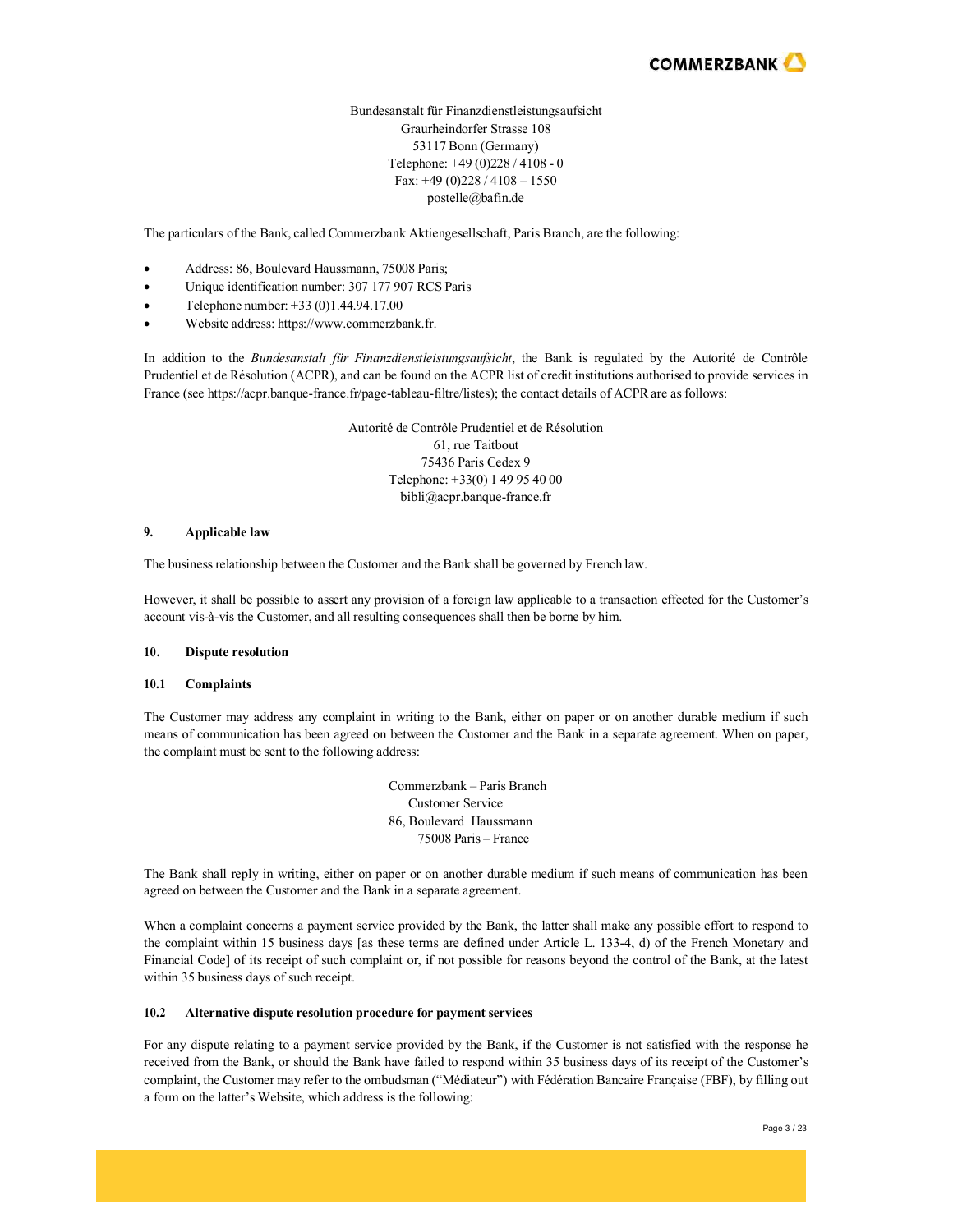

#### [http://lemediateur.fbf.fr](http://lemediateur.fbf.fr/)

Should the Customer not have the possibility to fill out such a form on line, then he may refer his complaint to the ombudsman with FBF by sending a letter to the following address:

> Le médiateur auprès de la FBF CS 151 75422 Paris Cedex 09

#### **10.3 Jurisdiction**

**In any case, for any dispute in relation to the Contractual Documentation for the resolution of which a party decides to start a legal action before a Court, exclusive Jurisdiction is granted to the courts of Paris.**

#### **11. Language**

These General Terms of Business are in French, and any translation in another language is for information purposes only. In the event of any inconsistency between the French text and the translated text, the text in French shall prevail.

Communications between the parties concerning payment services shall be in the French language. They may however be in another language if so agreed between the parties, even tacitly.

## **II. DUTIES OF THE CUSTOMER TO COOPERATE**

## **12. Customer's information on his existence and business activity**

The Customer must be able at any time to prove its existence as a legal person as well as the identity and the authorisation of those persons entitled to enter into obligations on the Customer's behalf towards the Bank. At least once per year, the Customer shall provide the Bank with a current extract from the commercial register, or a corresponding register of companies for foreign entities, of a recent date, a copy of the annual accounts provided with an audit certificate, and any other document which the Bank may legitimately request. The Customer further undertakes to notify the Bank directly and without delay of any changes relevant to him, for example a change of address of his registered office and the identity of his legal representative.

The Customer undertakes to inform the Bank without delay of any negative occurrences which may affect his activity, in particular those resulting from a judicial, legal or contractual recording published in the commercial register (or a corresponding register of companies for foreign entities) regarding his commercial undertaking or any of his assets. The Customer further undertakes to provide evidence of thisto the Bank at any time at itsrequest, however at least once per year.

The Customer alone shall be liable for any loss incurred as a result of his not furnishing such information to the Bank or furnishing it with a delay.

## **13. Customer's information required for compliance by the Bank with itslegal or regulatory obligations**

The Customer must provide the Bank with all the information or documents required for compliance by the Bank with its obligations set out at Articles 13.1 and 13.2 below, as well as, at the Bank's request, any information or documentation required for compliance by the Bank with its legal or regulatory obligations.

Any failure by the Customer to fulfil its obligation to provide such information or documents promptly, on the Bank's first demand, is likely to constitute serious misconduct, enabling these General Terms of Business to be terminated and the Account to be closed pursuant to Article 34 below.

#### **13.1 Specific information regarding the fight against money laundering and the financing of terrorism**

As part of the fight against money laundering and the financing of terrorism, the Bank is obliged in accordance with Article L.561-6 of the French Monetary and Financial Code to obtain information on the purpose and nature of the business relationship as well as all other relevant information regarding the Customer.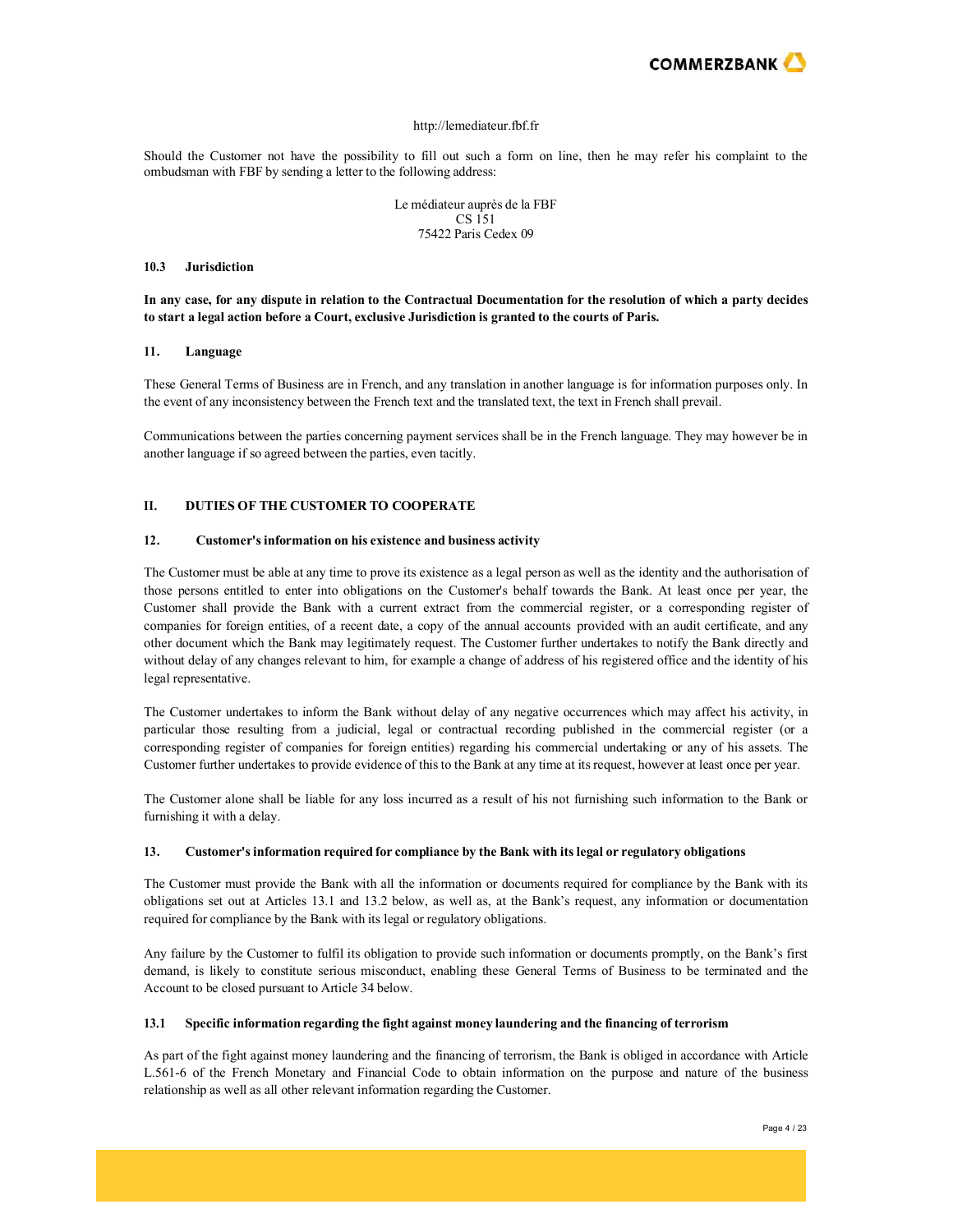

It is obliged during the entire period of the business relationship to exercise due diligence and care at all times and to check the executed transactions attentively, ensuring that they are in accordance with the Bank's latest knowledge of the Customer. It must also forward to the competent authorities any information relating to transactions presenting a high risk of money laundering or the financing of terrorism.

The Customer therefore undertakes to forward to the Bank, on its own initiative or at the latter's request all the information or supporting documents enabling the Bank to fulfil its obligations; in particular it will bring to the Bank's attention every transaction likely to present a "high risk" with the meaning of the preceding paragraph.

### **13.2 Specific information in tax matters, in particular for implementation of international conventions signed by France regarding the automatic exchange of information for tax purposes**

The Customer undertakes to submit to the Bank all the information and documents relating in particular to its nationality, to its place of tax residence and to those entities which control it, requested by the Bank in order to enable it to fulfil its obligation to forward information to the tax authorities, in particular pursuant to Article 1649 AC of the Tax Code, referring to Article 8, par. 3a of the Council Directive 2011/16/EU of 15 February 2011 (as modified by Council Directive 2014/107/EU of 9 December 2014) and to various international treaties signed by France and enabling an automatic exchange of information for tax purposes, especially in accordance (i) with the OECD Multilateral Competent Authority Agreement on Automatic Exchange of Financial Account Information, which approval was authorised by French Law No. 2015-1778 of 28 December 2015, and with the OECD Common Reporting Standard (CRS), as well as (ii) the Agreement between the Government of the United States of America and the Government of the French Republic to improve international tax compliance and to implement the US Foreign Account Tax Compliance Act (FATCA), which approval was authorised by French Law No. 2014-1098 of 29 September 2014, as implemented by French Decree No. 2015-907 of 23 July 2015 concerning the modalities of collect and transmission of information (the **"FATCA Treaty"**).

In particular, the Customer undertakes (i) to fill in (unless it has already done so) the Bank's form entitled "Entity Tax Residency Self Certification Form", (ii) to inform the Bank of any changes in its tax residency or the tax residency of its beneficial owner and, on the Bank's first demand, (iii) to provide it with self-certification.

Should the Customer be a US person, it also undertakes to fill in form W-9 of the US Inland Revenue Services, in order to meet the requirements of the FATCA Treaty. Failing this, the Bank will be entitled to consider the Client's Account as a US reportable account within the meaning of the FATCA Treaty.

### **III. ACCOUNT FEATURES**

### **14. Indivisibility and unity of account**

Unless expressly agreed otherwise, all transactions between the Bank and the Customer shall be recorded in one unique and indivisible current account showing a single balance, even if such transactions may be posted in different currencies, and/or under different headings, or to different subaccounts. The arrangement of headings or subaccounts is for technical purposes only and shall not affect the interconnection which exists, in accordance with an express agreement, between the individual lending and deposit operations of the Bank and the Customer, for example on account of liabilities under bank guarantees. This subdivision serves the purpose of clarity, to simplify matters for both parties, on account of prevailing legal provisions, or for any other reason. The respective presentations by the Bank and by the Customer shall lose their individual character and shall be replaced by credit and debit entries which result in a total balance, with debit and credit items offsetting each other at all times. Thistotal balance isregarded as the current account balance.

It is expressly agreed between the parties that the principle of unity of account shall apply, even if different accounts are opened under different numbers and/or transactions are posted to them in different currencies. However, it shall be possible to apply different interest rates.

The overall balance of account shall, if required, be determined in Euros. For this purpose, the balance of a sub-account in a foreign currency shall be valued in Euros on the valuation date, the applicable exchange rate being determined as per Article 16 below.

In order to discount exchange rate fluctuations, the Customer shall itself ensure that the euro equivalent of the amount of any debit items in the subaccounts is always covered by credit items in a value or a euro equivalent sufficient to ensure that the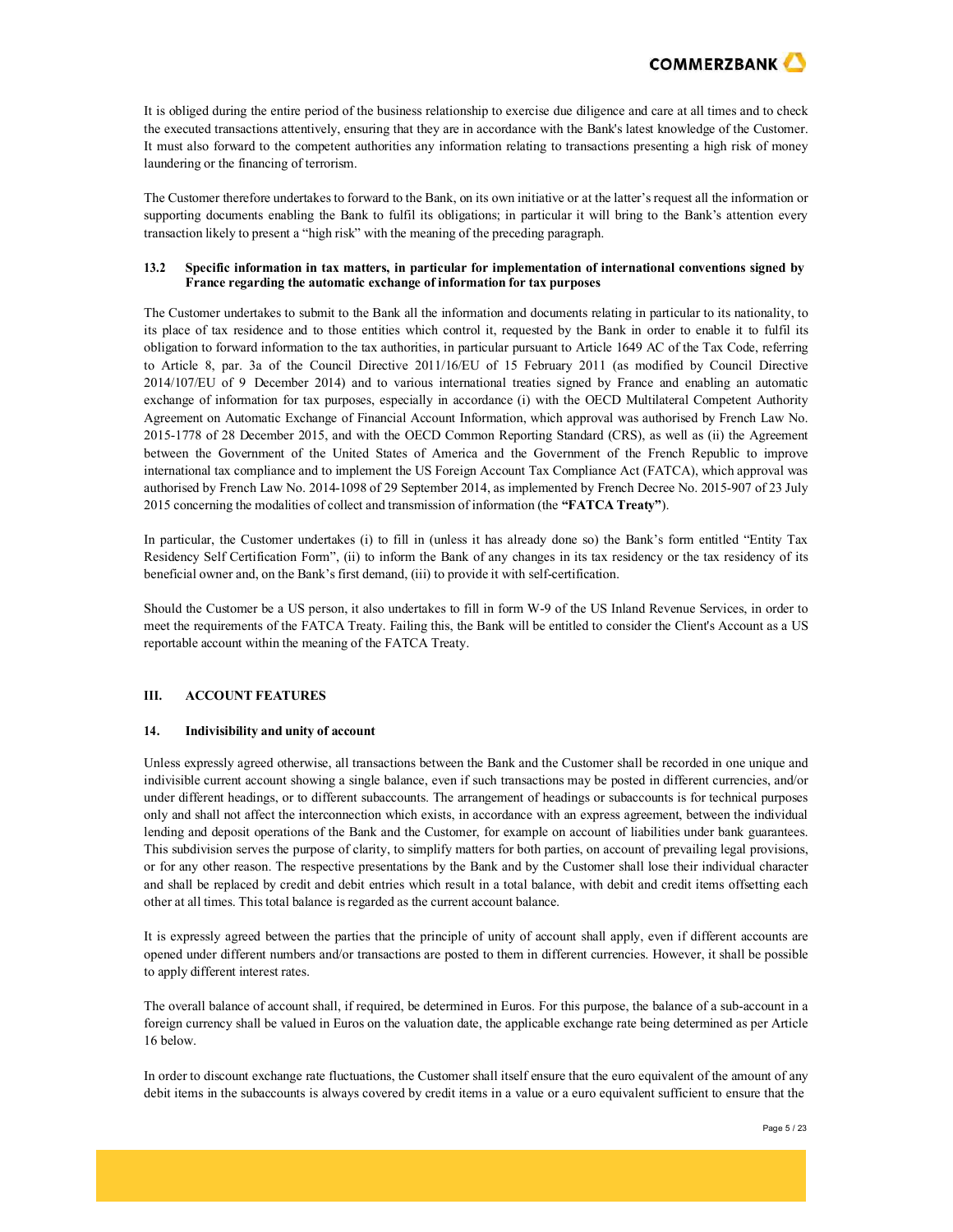

current account shows a credit balance in total.

If the Customer fails to comply with this obligation, and without prejudice to the provisions of Article 19, the Bank shall be entitled, two business days [as these terms are defined under Article L. 133-4, d) of the French Monetary and Financial Code] after the receipt by the Customer of a formal notice from the Bank, sent by whatever means, to regularise the position, to convert credit balances existing in the subaccounts into foreign currency or into Euros and to remit such converted credit balances to the account(s) showing an overdraft.

Any transaction made to the credit or to the debit of a sub-account held in a foreign currency shall, except as otherwise agreed upon, automatically be converted into that currency.

#### **15. Excluded accounts and transactions**

The Bank may, on giving prior or simultaneous notice to the Customer, decide to maintain certain operations separately in an account specifically opened for this purpose, thereby excluding them from the current account. If an unpaid bill of exchange is posted to this separate account, the Bank reserves the right to reverse the amount of such a bill of exchange at any future time, thus taking recourse on a bill of exchange or due to a discounting agreement. For the amount of unpaid bills of exchange not reversed, interest shall be charged at the rate customary for overdrafts.

The following shall also be excluded from the current account:

- special accounts subject to special legal regulations,

- except as otherwise provided for, accounts or subaccounts on which loans or openings of credit facilities are booked that result from special agreements and/ or that are secured by special collateral, as well as business operations which the Bank may exclude from the current account at its own discretion in order to avoid the novating effect of the current account.

If transactions have been posted to the current account automatically due to technical reasons, such postings may be reversed.

## **IV. ACCOUNT MANAGEMENT**

## **16. Credit entries**

Credit entries shall be made by presentation of a bill of exchange or receipt of transfers or debits (subject, in relation to the latter, to the signature of a specific agreement to this effect), excluding cash deposits, since the bank does not offer this service .

All credit entries are made subject to final payment.

## **17. Debit entries**

The Customer may make transfers, payments by cheque, direct debits or interbank payment document transfers and may request the issuance of *Relevés d'Identité Bancaire* (RIBs or bank customer IDs).

The Bank reserves the right at any time to decide on the delivery of payment means to the Customer in accordance with the Customer's account balance, its requirements and its means. The Bank shall accept only standard means of payment for processing.

The Customer must ensure that the account has sufficient cover for the execution of standing orders or for the application of a means of payment.

The Customer may only deduct funds from its account by means of transfers, withdrawals or any other means of cashless transmission.

#### **18. Foreign currency accounts and transactions**

On written request, one or more subaccounts may be opened for the Customer to meet itsrequirements in one or more foreign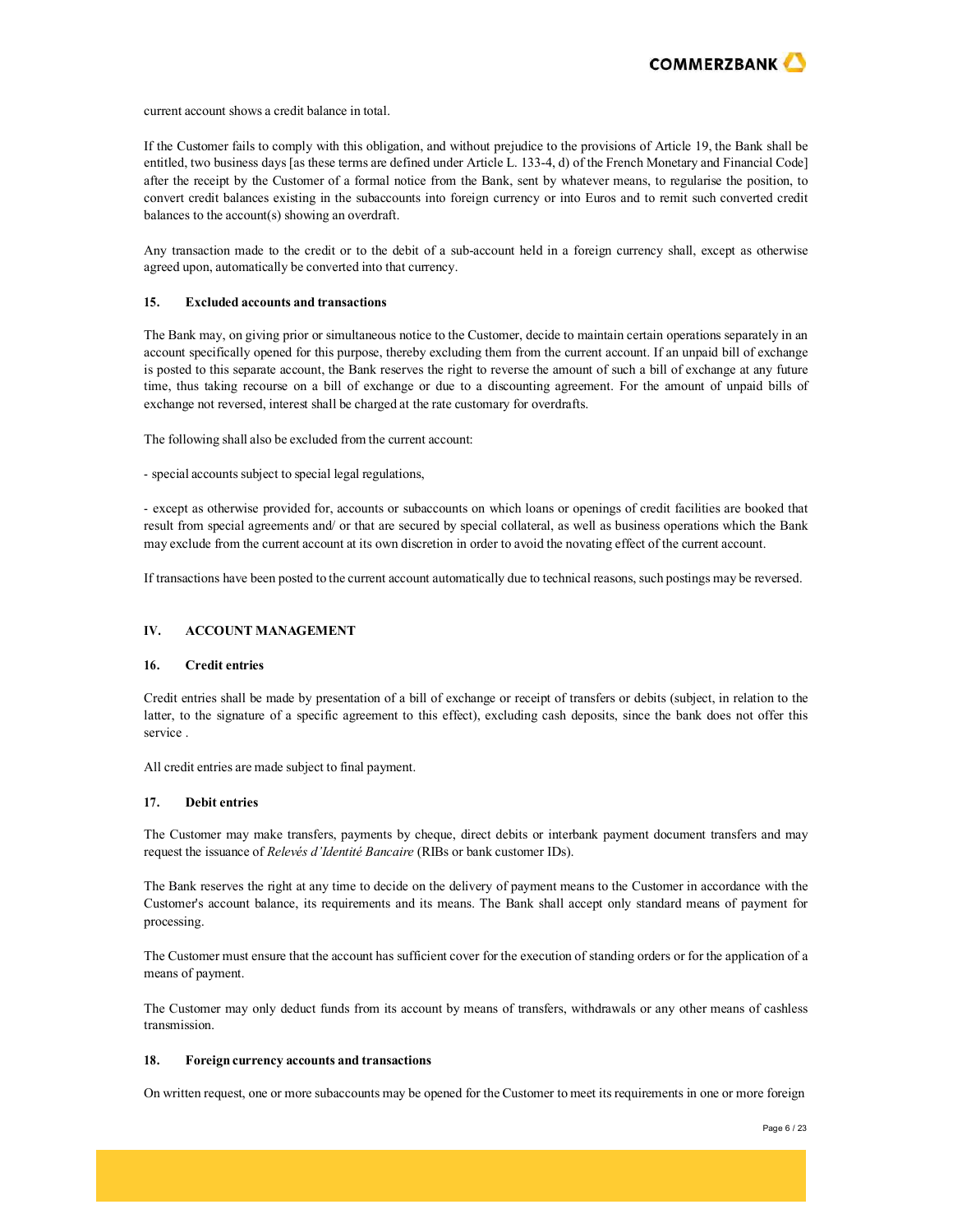

currencies to be determined between the Bank and the Customer by mutual agreement. These foreign currencies may be provided to the Customer or transferred to third parties only through remittances from one account to the other. Cash withdrawals and deposits are not possible. The foreign currencies may also be sold or bought in the foreign exchange market.

**Any purchase or sale of currency undertaken at the Customer's request or for the purposes of execution of a Customer order shall be carried out by default at the exchange rate determined as per the Pricing Terms. Any change in the reference exchange rate will be immediately applied, without notice.**

The use of assets held in foreign currency accounts usually involves intervention by banks resident in the country of the currency in question.

Foreign currency transactions concluded by order and for the account of the Customer shall be executed in this currency and shall result in debits or credits to an account or subaccount of the Customer maintained in this currency.

The occurrence of any administrative law measures or any political events which restrict the disposal of the concerned currency/currencies, shall result in the suspension of the Bank's obligation to carry out any transactions in these currencies, as long as such measures or events continue. The Bank may, however, without being obliged to do so, arrange for a payment in the currency or currencies in question, or the provision of an amount in this or these currencies by calling on a division of Commerzbank Aktiengesellschaft authorised to pay or provide such currency.

#### **19. Account with a debit balance – payment of costs and interest**

The account must always show a credit or zero balance. However, within the limit of an overdraft authorised in writing by the Bank, the account may show a debit balance. The Bank is entitled to require from the Customer the immediate repayment of any unauthorised overdraft or of any amount exceeding the limit of an authorised overdraft.

Any debit balance on the current account shall entitle the Bank to charge interest and fees, at the rates specified in the Pricing Terms, unless a special agreement has been made.

The Bank shall also be entitled to charge to the Customer any cost the Bank will have to bear as a consequence of the fact that the current account shows a debit balance.

The provisions of the present Article and the fact that the Bank charges interest, costs and fees on an exceptionally tolerated debit balance, may not in any event be construed as meaning that the Bank agrees to the Customer operating its current account as a credit facility.

### **20. Statements of account**

The Bank shall issue an account statement for the transactions made via the current account. Should it have been decided to open another account separated from the current account for a specific purpose, then the Bank shall also issue an account statement for the transactions made on such specific account.

The account statements are made available to the Customer by post or by agreed electronic means. They shall be made available on a daily, weekly, monthly or quarterly basis, or after every account transaction, as requested by the Customer. Failing any specific agreement with the Customer, they will be sent by post on a monthly basis.

The costsincurred in providing the statements of account are specified in detail in the Pricing Terms.

In line with technical developments, the Bank reserves the right to adjust the type and method of making the statements of account available.

The current account balance shall be reported and carried over in accordance with established practice, separately stating capital, interest and other ancillary costs; it is expressly agreed that such a balance carried forward shall in no way affect the maturity of the interest payable and other amounts posted to the account. The balancing of account carried out at regular intervals shall only serve the purpose of establishing the respective status of the two parties and their approval of the account operations, without the account being considered balanced for legal purposes on account of the balance carried forward.

#### The Customer must carefully check the statements of account sent to him regularly by the Bank in order to ensure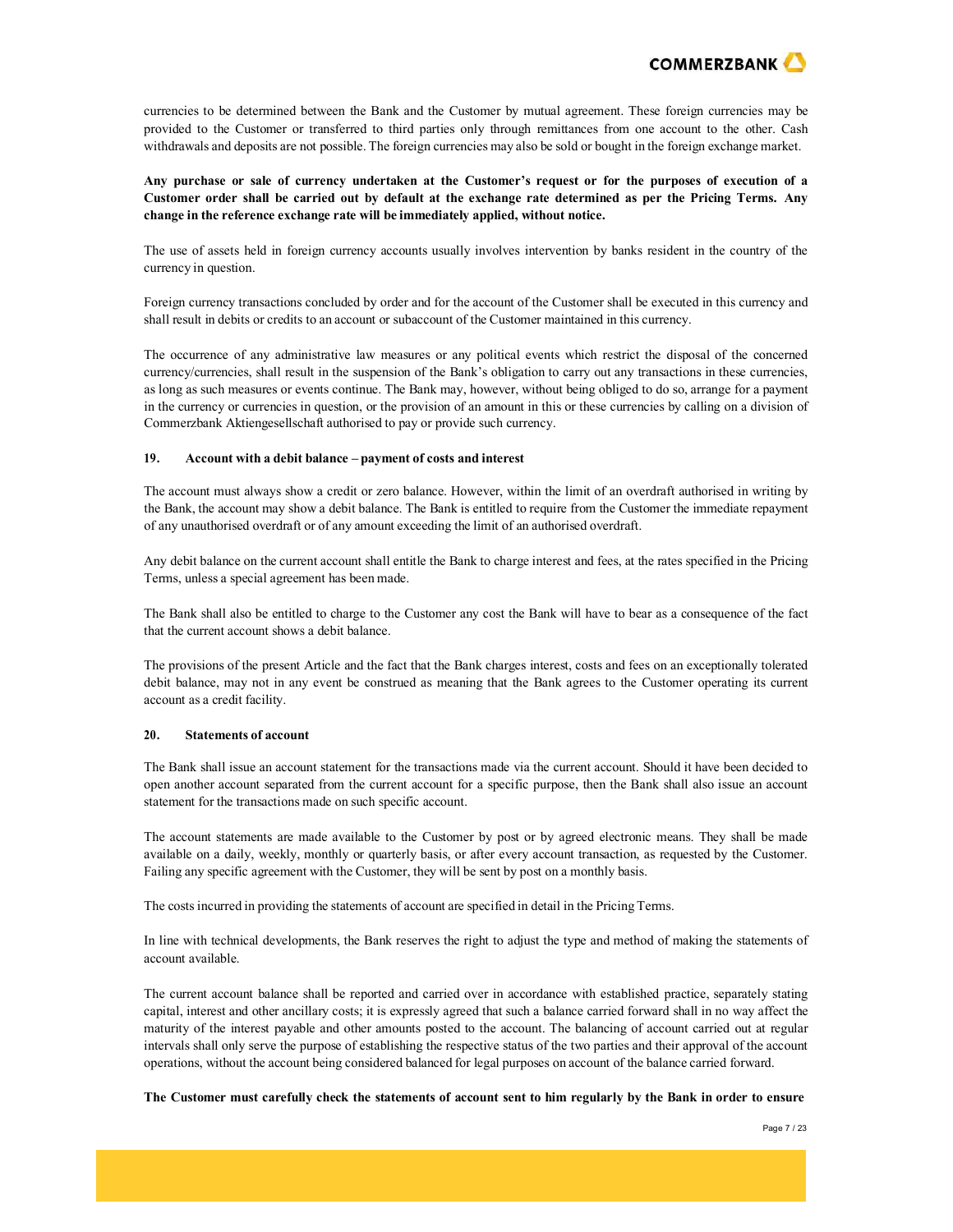

#### **that they do not contain any errors or discrepancies.**

**The account statement is regarded as approved by the Customer if the latter does not inform the Bank of any objections within 30 days from the account statement date.**

## **The Bank hereby expressly draws the Customer's attention to the significance of the obligations arising from the preceding paragraph in order to limit the detrimental effects of any error or discrepancy**

The statements of account sent by post shall be deemed received by the Customer on the third business day [as these terms are defined under Article L. 133-4, d) of the French Monetary and Financial Code] from the dispatch date. Electronic statements of account shall be deemed received/inspected by the Customer on the second day after the dispatch date/provision date; in this connection, the Customer undertakes to regularly examine the statements of account provided to it. In other respects, the Customer is obliged to inform the Bank without delay of any technical difficulties due to which the Customer is unable to inspect its statements of account.

#### **21. Account posting date and value date**

The entries in the statement of account contain two dates:

- the account posting date, which is intended to establish the balance on the account and the effect of the means of payment issued on the account;

- the value date, which is used for the calculation of any interest on the date of the statement of account. Within the limits set in the Pricing Terms, this latter date may if applicable be deferred for credit entries and accelerated for debit entries in compliance with the provisions in Articles L.133-12 *et seq*. of the French Monetary and Financial Code.

### **22. Reverse entries and correction entries made by the Bank**

If the Bank noticesthat a credit entry is incorrect, it shall debit the account with thissum within the scope of its claims.

The Bank shall calculate interest resulting from such reverse or correction entries retroactively from the day on which the transaction was reversed or corrected.

### **23. Pricing Terms**

**The definition and amount of interest and fees applicable to the transactions made with the Bank is set out in the Pricing Terms, save when otherwise agreed in writing between the Customer and the Bank.**

The Pricing Terms, as updated from time to time, can be found on the Bank's website, at the following address:

## **https:[//www.commerzbank.fr/portal/fr/cb/fr/footer/agb/agb\\_7.html](http://www.commerzbank.fr/portal/fr/cb/fr/footer/agb/agb_7.html)**

The Pricing Terms are also made permanently available to every Customer at the Bank's offices in Paris in order to **ensure that it isinformed about these standard terms.**

The Customer has to acquaint itself with the Pricing Terms before initiating any dealing with the Bank or **transmitting information on its account to any third party with a view to enabling an operation on such account; any transaction of the Client with the Bank and/or any operation on the account of the Client shall mark the Client's agreement on the Pricing Terms.**

Any changes to the Pricing Terms shall be made in the same manner as changes to the present General Terms of Business, as detailed in Article 3, above.

The Bank reserves the right to charge to the Customer all the costs which it incurs when acting by order or in the interest of the Customer, including all services rendered for payment, or in the creation, management, release or realisation of collateral.

Contractual interest shall be calculated taking into account the exact number of days in debit and on the basis of a year of three hundred and sixty (360) days.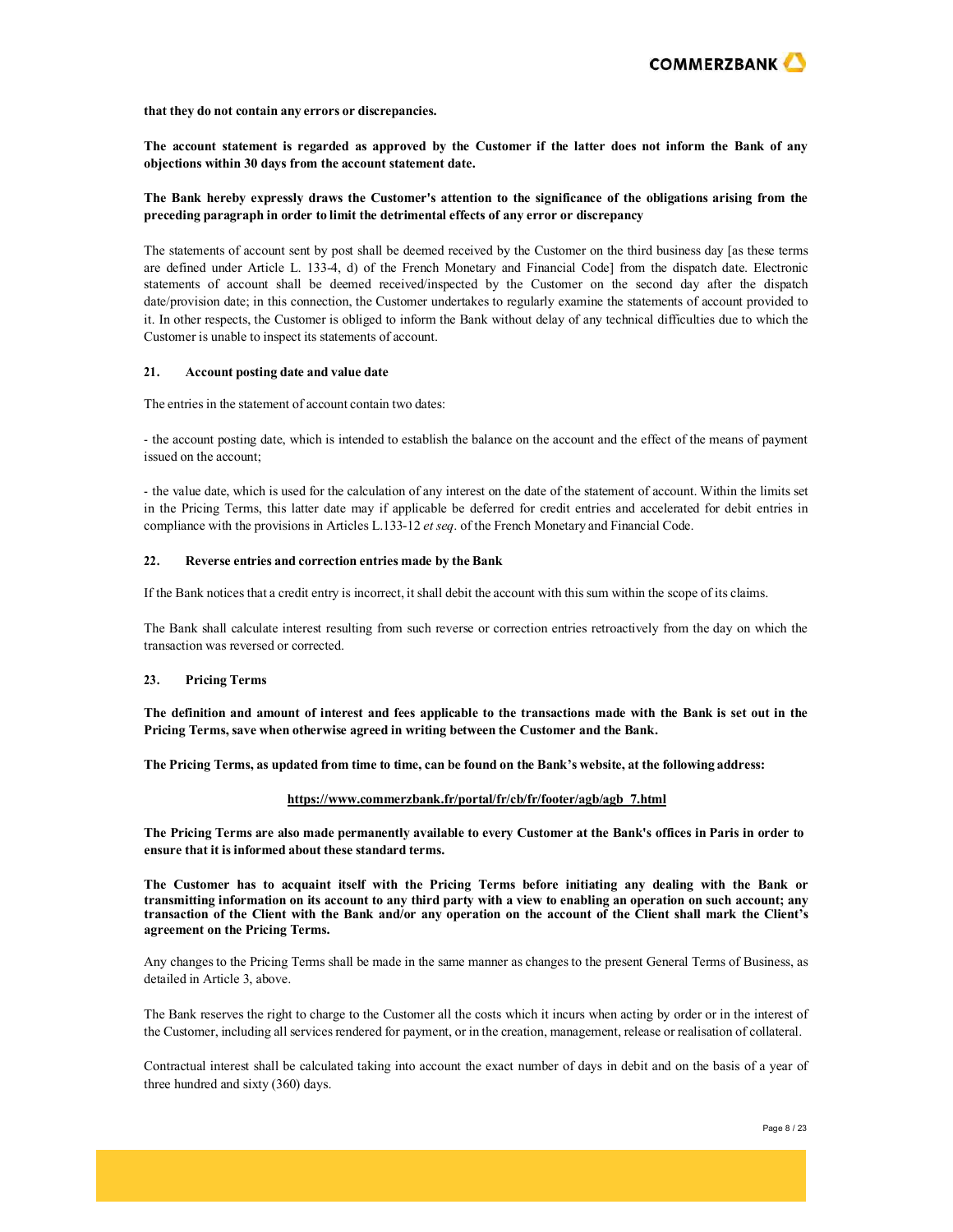

In the absence of an agreement to the contrary, interest shall be owed quarterly in arrears. The value date shall be the first day after the period for which the account is rendered. The interest thus charged becomes one of the account items.

By express agreement, the Bank may, if it so desires, charge to the account the total sum owed to it by the Customer, including all interest and commissions.

#### **24. Contractual set-off**

In addition to statutory set-off, the Bank may at any time set off any claim, even one which is not immediately due and payable, which it, or which any division of Commerzbank Aktiengesellschaft abroad, may have on the Customer, against the liabilities, even those which are not immediately due and payable that it may have towards the Customer.

The Customer also authorises the Bank to make any account to account transfer where this concerns accounts opened with the Bank or any foreign division of Commerzbank Aktiengesellschaft, in order to recoup the debit balance of one of these accounts with the credit balance of another of these accounts. The Bank is obliged to inform the Customer of such a transfer without delay.

## **25. Security**

The Bank is entitled to request the Customer to provide movable or immovable sureties in guarantee for its obligations arising from the banking relationship.

It is expressly agreed that the securities provided or to be provided by the Customer for certain transactions shall as of right cover all other transactions and generally all obligations of the Customer towards the Bank and towards the branches of Commerzbank Aktiengesellschaft situated abroad.

The Customer has already granted the Bank a lien over all securities, shares, receivables, bills of exchange and more generally all documents which the Bank receives from the Customer or for the Customer's account by way of guarantee of all sums due, by the Customer to the Bank or to any branch of Commerzbank Aktiengesellschaft situated abroad, in principal, interest, expense and ancillary costs, for any reason whatsoever.

### **26. Deposit protection**

Pursuant to Article 14 of the European Directive 2014/49/UE of 16 April 2014, Commerzbank, Paris branch, benefits from the German system of deposit protection, which is dual:

The legal system of deposit protection, with a protection ceiling of 100,000  $\epsilon$  per depositor (or 500,000  $\epsilon$  for certain specific deposits, considered particularly worthy of protection); it is automatically triggered through the French Deposit Protection Fund, acting on behalf of the German Deposit Protection Fund; detailed information on this legal system of deposit protection can be found in French on the following Website:

## **https:[//www.garantiedesdepots.fr](http://www.garantiedesdepots.fr/)** and particularly on the following page: **https:[//www.garantiedesdepots.fr/fr/faq/4-les-banques-etrangeres-presentes-en-france-sont-elles-couvertes](http://www.garantiedesdepots.fr/fr/faq/4-les-banques-etrangeres-presentes-en-france-sont-elles-couvertes-)par-le-fgdr**

• An additional private system of deposit protection: the Deposit Protection Fund of the German Banks Association (*Einlagensicherungsfonds des Bundes-verbandes deutscher Banken e.V.* – hereinafter the **"Private Deposit Protection Fund"**).

The main characteristics of the Private Deposit Protection Fund are detailed hereinafter.

## **26.1 Scope of protection of the Private Deposit Protection Fund**

In accordance with its By-laws – subject to the exceptions provided for therein – the Private Deposit Protection Fund protects deposits, i.e. credit balances which result from funds left in an account or from temporary situations deriving from banking transactions, which the Bank is required to repay under the conditions applicable.

Not protected are, *inter alia*, deposits forming part of the Bank's own funds, liabilities from bearer and order bonds, as well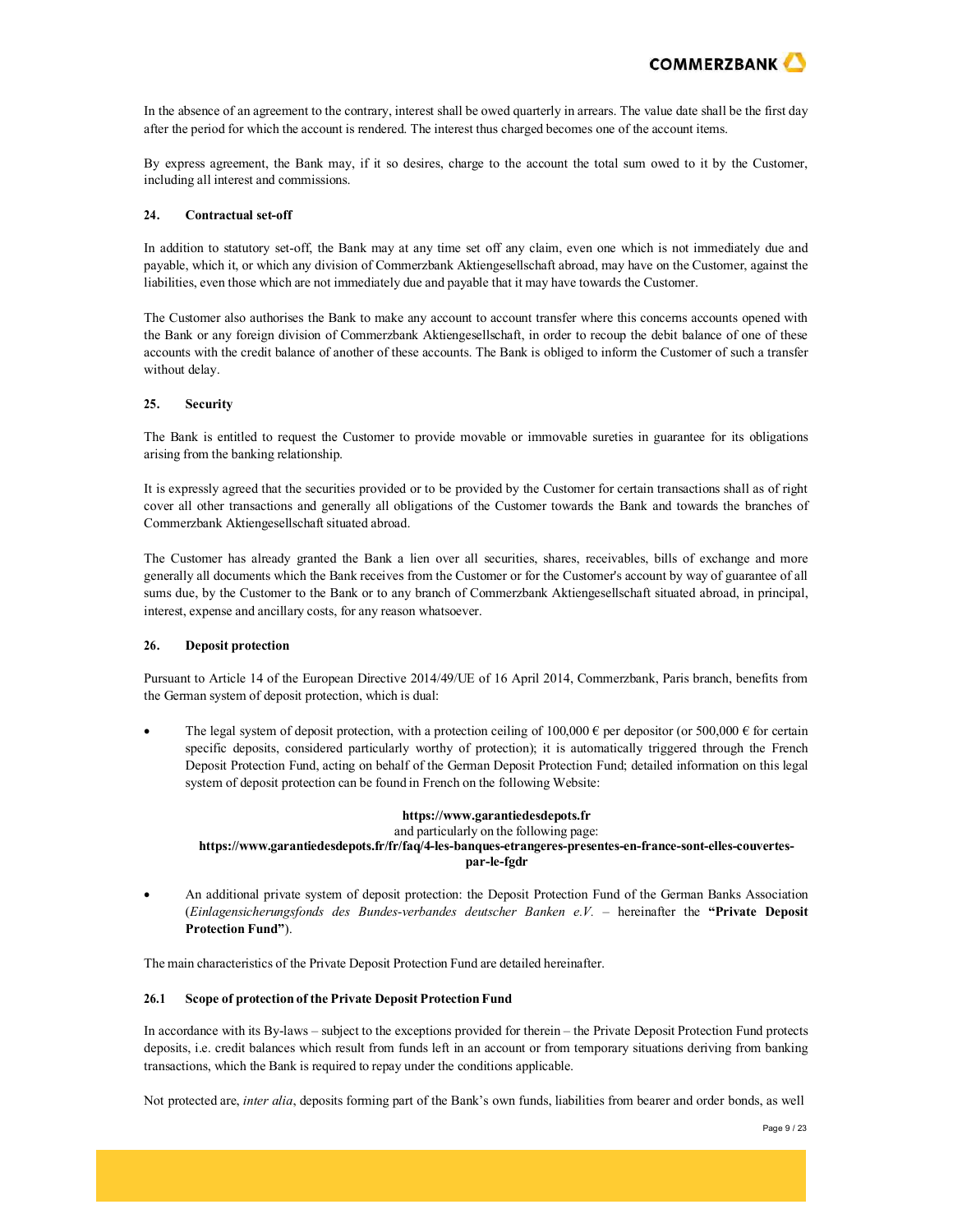

as deposits of credit institutions within the meaning of Article 4 (1), point (1) of Regulation (EU) No. 575/2013, financial institutions within the meaning of Article 4 (1), point (26) of Regulation (EU) No. 575/2013, investment firms within the meaning of Article 4 (1), point (1) of Directive 2004/39/EC and central, regional and local authorities.

Deposits of other creditors as natural persons and asfoundations with legal capacity are only protected if:

- (i) the deposit is not a liability from a registered bond or a promissory note (« *Schuldschein* »); and
- (ii) the term of the deposit is not more than 18 months; deposits that already existed before 1 January 2020 shall not be subject to this limitation of term; after 31 December 2019, the 'grandfathered' status pursuant to the preceding sentence shall cease to apply as soon as the deposit in question falls due, can be terminated or otherwise reclaimed, or if the deposit is transferred by way of individual or universal succession in title.

Liabilities of banks that already existed before 1 October 2017 are protected in accordance with and under the conditions laid down in the provisions of the By-laws of the Private Deposit Protection Fund applying until 1 October 2017. After 30 September 2017, the 'grandfathered' status pursuant to the preceding sentence shall cease to apply as soon as the liability in question falls due, can be terminated or otherwise reclaimed, or if the liability is transferred by way of individual or universal succession in title.

## **26.2 Protection ceilings under the Private Deposit Protection Fund**

The protection ceiling for each creditor is, until 31 December 2019, 20%, until 31 December 2024, 15% and, as of 1 January 2025, 8.75% of the Bank's own funds, within the meaning of Article 72 of Regulation (EU) No. 575/2013. Deposits established or renewed after 31 December 2011 shall be subject to these respective new protection ceilings as of the aforementioned dates, irrespective of the time when the deposits are established. Deposits established before 31 December 2011 shall be subject to the old protection ceiling until maturity or until the next possible termination date.

This protection ceiling shall be notified to the Customer by the Bank on request. It is also available on the Internet at [www.bankenverband.de.](http://www.bankenverband.de/)

## **26.3 Validity of the By-laws of the Private Deposit Protection Fund**

Further details on the protection offered are contained in Section 6 of the By-laws of the Private Deposit Protection Fund, which are available on request.

### **26.4 Transfer of claimsto the Private Deposit Protection Fund**

To the extent that the Private Deposit Protection Fund or its mandatory makes payments to a Customer, the respective amount of the Customer's claims against the Bank, together with all subsidiary rights, shall be transferred simultaneously to the Private Deposit Protection Fund.

### **26.5 Disclosure of information to the Private Deposit Protection Fund**

The Bank shall be entitled to disclose to the Private Deposit Protection Fund or to its mandatory all necessary information, and to place any document at their disposal.

## **V PAYMENT INSTRUMENTS – PAYMENT SERVICES**

### **27. Types of payments instruments and payment services provided by the Bank**

The Bank may offer the payment instruments and payment services stated under this Section V, and the Customer confirms to know the main features of such payment instruments and payment services and to waive provision of a more detailed description of the same by the Bank than that set out in this Section V. If further payment services are to be provided, and particularly payment services using a payment instrument with personalised security credentials, one or more separate agreement(s) shall be concluded between the Customer and the Bank.

Unless a specific agreement expressly authorizing another form of expression of the Customer's consent is concluded between the Customer and the Bank, any use of a payment service offered by the Bank, and/or any use with the Bank of a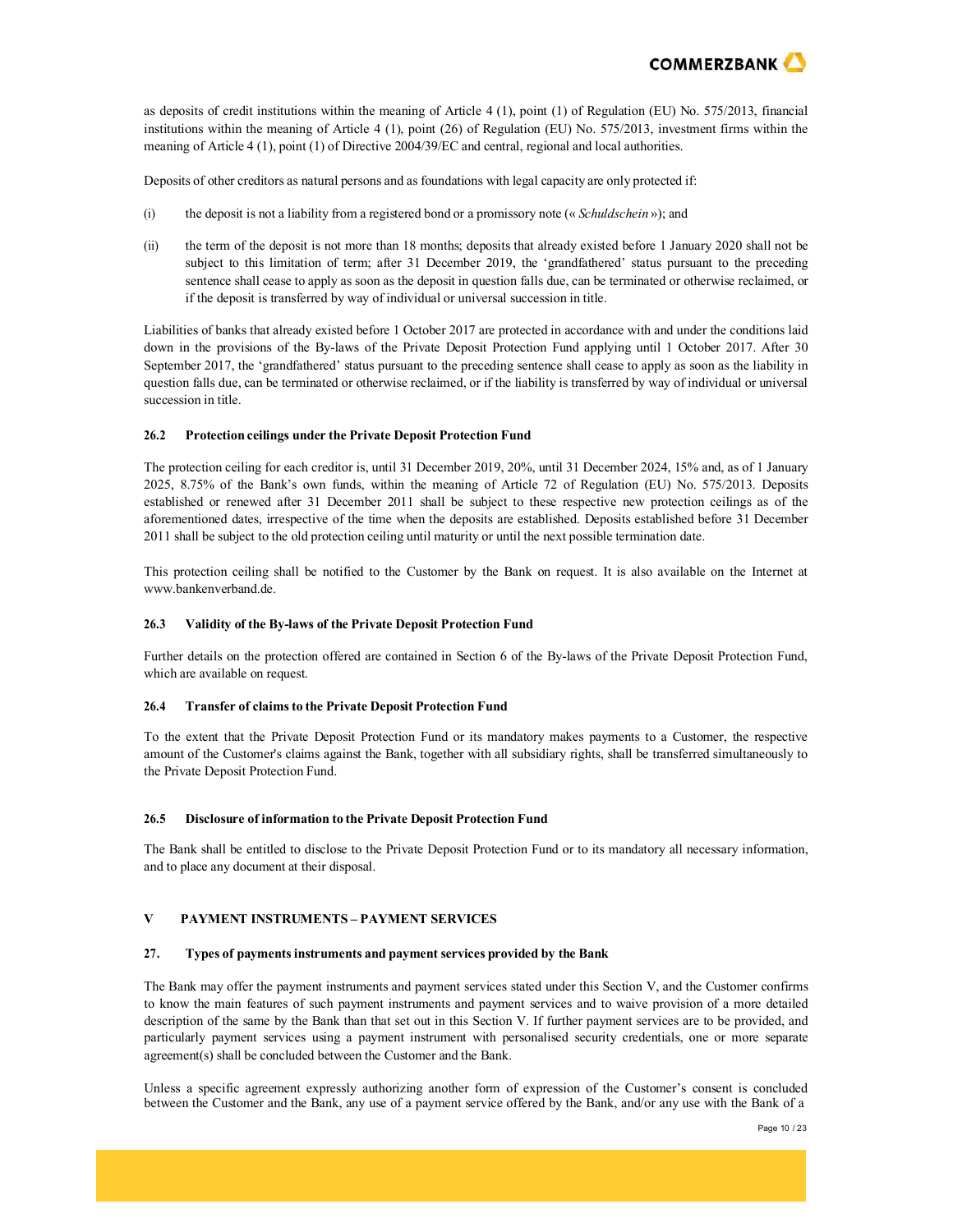

payment instrument issued or endorsed by the Customer, will necessitate the handwritten signature of a person duly empowered by the Customer, upon the opening of a current account or at any other time, to represent the Customer in its business transactions with the Bank (the **"Authorised Signatory"**), as evidenced by the remittance to the Bank of a written power of attorney (unless the Authorised Signatory is the legal representative of the Customer) and, in any case, of a specimen signature of the Authorised Signatory.

### **A. PAYMENT INSTRUMENTS GOVERNED BY SPECIFIC PROVISIONS UNDER FRENCH LAW**

## **28. Cheques(Articles L. 131-1** *et seq.* **of the French Monetary andFinancial Code)**

The Bank shall, on the Customer's written request, provide the Customer with crossed cheque forms drawn on the account maintained at the Bank in the Customer's name, provided that the account shows sufficient cover and the Customer is not prohibited from issuing cheques. However, the Bank may refuse to deliver cheque forms by means of a reasoned decision. The Bank shall also be entitled to request the Customer, by registered letter with acknowledgement of receipt, to return any unused cheque forms immediately.

The Bank shall ensure payment of cheques duly issued by the Customer, i.e. bearing the handwritten signature of an Authorised Signatory, and collect cheques endorsed by the Customer.

Concerning cheques issued (or appearing to be issued) by the Customer, if there is not sufficient cover, the Bank shall inform the Customer accordingly by any suitable means before refusing payment on the cheque. If the Bank refuses payment on a cheque, it shall send the Customer a letter requesting the latter to return the cheque forms provided, to all the credit institutions of which it is a customer. The Bank shall further forbid the Customer from issuing any cheques except *Chèques de retrait* (withdrawal cheques), until its situation has been resolved, or for a period of five years from the request letter. The Bank shall inform the authorised signatories notified by the Customer to the Bank as holding cheque forms, that it is no longer possible for them to draw cheques on the account held with the Bank, and shall advise *Banque de France* of the incident.

If the Customer stops payment on a cheque, it must do so in writing, by mail or fax  $(+33 \ (0)1.44.94.18.00)$ , setting out the reason for stopping payment and, in the event of loss or theft, the details enabling the lost or stolen cheque forms to be identified.

In compliance with Articles L. 131-35 and L. 163-2 of the French Monetary and Financial Code, payment may only be stopped if based on one of the following reasons: loss, theft or fraudulent use of the cheque; judicial protection, reorganization or liquidation of the bearer. Any order to stop payment based on another ground is subject to criminal penalties and cannot be acted upon by the Bank.

In the event of payment being stopped on the basis of the above mentioned legal grounds, the Bank will be entitled to block encashment of the disputed checks until there has been a court ruling on the merits of the stopping of payment or the Customer gives its release.

If a check is cashed, and the Customer then affirms that such check isfraudulent for whatever reason, the Customer shall bear the financial consequences of such alleged fraud, unless the check does not bear a signature which appears on its face to be the signature of an Authorised Signatory, and/or the check appears visibly altered in such a manner that the Bank should have detected such alteration, in which case the respective share of liability of the Customer and of the Bank shall be determined in compliance with general rules of contractual liability under French law.

Concerning cheques endorsed by the Customer, they will be provisionally credited under reserve (*"sauf bonne fin"*) to the Customer's account with the Bank, as an advance payment, pending verification. Should the cheque ultimately be rejected, notably in case of a non-sufficient funds (NSF) cheque, then the corresponding credit line will be reversed.

### 29. Trade bills (Articles L. 132-1 et seq. of the French Monetary and Financial Code and L. 511-1 et seq. of the **French Commercial Code)**

The Bank shall pay bills of exchange duly issued by the Customer and collect bills of exchange the latter has endorsed.

If bills of exchange are returned unpaid, the Bank may either reverse the same directly to the debit of the Customer's account, or post all or part of these unpaid bills of exchange, of which the Bank shall remain the owner, to a special account for cheques and bills returned unpaid, with a view to the exercise of itslegal remedies.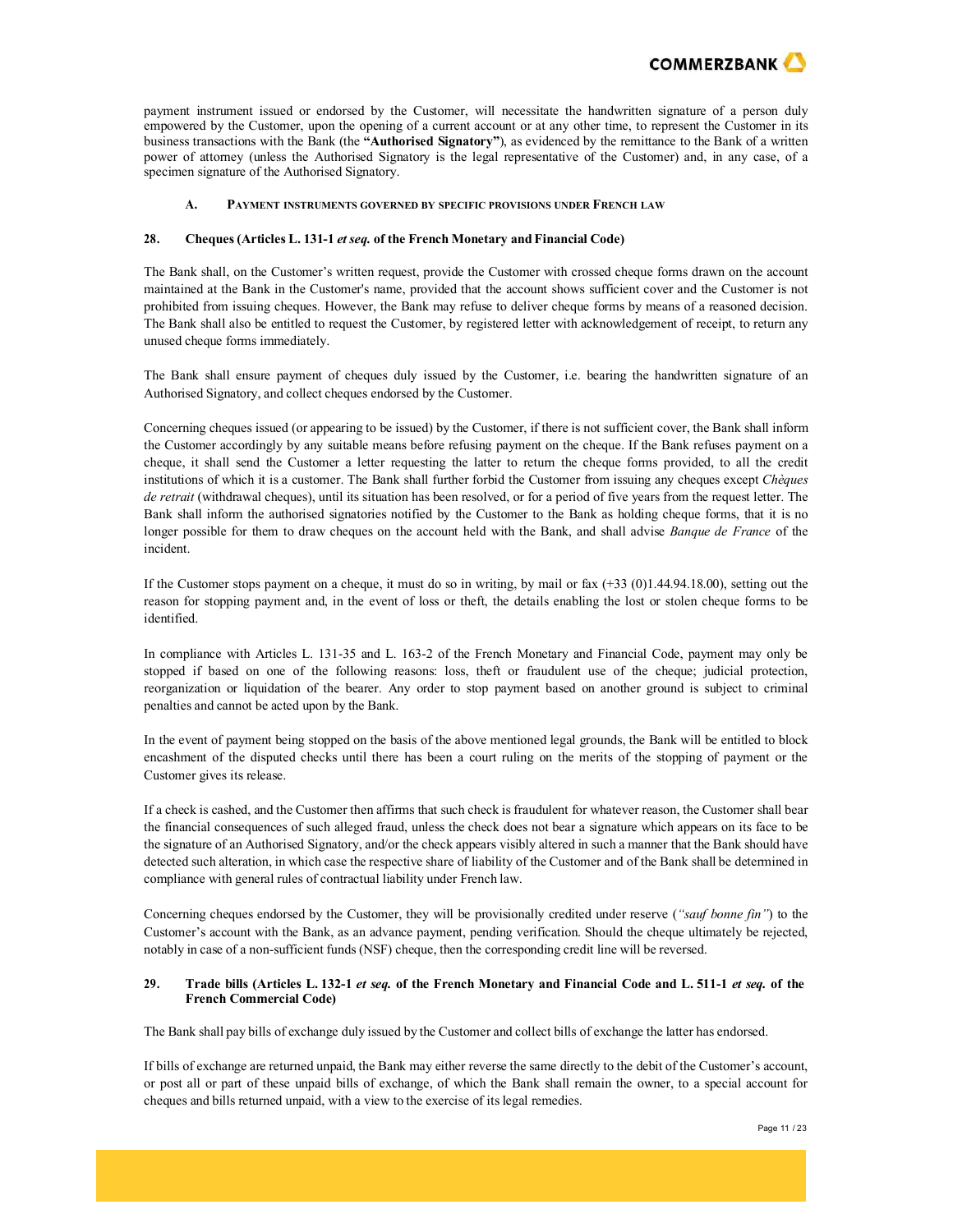

In the event of delayed presentation of bills of exchange, the Bank shall be released from all liability.

As compliance with the legal periods set is extremely difficult due to the mailing period and the time needed for protesting, the Customer releases the Bank from protesting or revoking the protest for all bills signed or secured by the Customer.

The Bank shall also be released from sending advices of non-acceptance or non-payment within the legal period set.

#### **B. PAYMENT SERVICES USING OTHER PAYMENT INSTRUMENTS**

#### **30. General provisions**

#### **30.1 Order**

The Customer instructs the Bank to effect collections, as well as execute payment orders (i) which bear the signature of an Authorised Signatory for the Customer, , or (ii) for which the Customer, directly or through the payee or a payment initiation service provider, gave his consent in a form expressly agreed on with the Bank in a separate agreement.

#### **30.2 Method of delivering instructions**

The Customer's instructions must be sent to the Bank by post. Any other method of delivery must have been expressly agreed with the Bank in a separate agreement.

When it is agreed with the Bank, in such a separate agreement, that payment orders may be made electronically by the Customer, using personalised security credentials, the Customer shall be liable of keeping such personalised security credentials secured by all reasonable means, and shall deliver his instructionsin compliance with the terms and conditions set forth by the Bank.

#### **30.3 Receipt and execution of payment orders**

The Bank and the Customer agree that a payment order received by the Bank after the cut off time for the relevant order as indicated in the Pricing Terms shall be deemed to be received on the next succeeding business day [as these terms are defined under Article L. 133-4, d) of the French Monetary and Financial Code].

Unless the Customer specifies a later date for the execution of the requested transfer, the Bank shall have a period of one (1) business day counting from the date of receipt of the order as defined in the preceding paragraph, in which to execute the transfer, when the payment:

- is made in Euros, or
- involves only one conversion between the euro and the currency of a State in the European Economic Area that does not fall within the Euro area, provided that the required currency conversion is carried out in this State and that the transfer is made in Euros.

This period shall be extended by one (1) business day if the Bank receives the order in paper form.

For other payments, the Bank has a period of four (4) business days from the date of receipt of the payment order.

If the Bank refuses to execute the order, it shall inform the Customer accordingly within the above-mentioned period, and unless legally forbidden to do so, it shall specify the reason for such refusal.

#### **30.4 Revocation of payment orders**

If a Customer wants to revoke a payment order, the Bank has to be informed of this fact as soon as possible by telephone, and at the same time by a letter signed by an Authorised Signatory and sent by fax or email. If this is still legally and technically possible, the Bank may, but shall not be obliged to, either not execute the order, revoke it or carry out the procedure set forth for a reversal, as the case may be. Otherwise, the Bank shall inform the Customer without delay of the fact that the payment order was processed.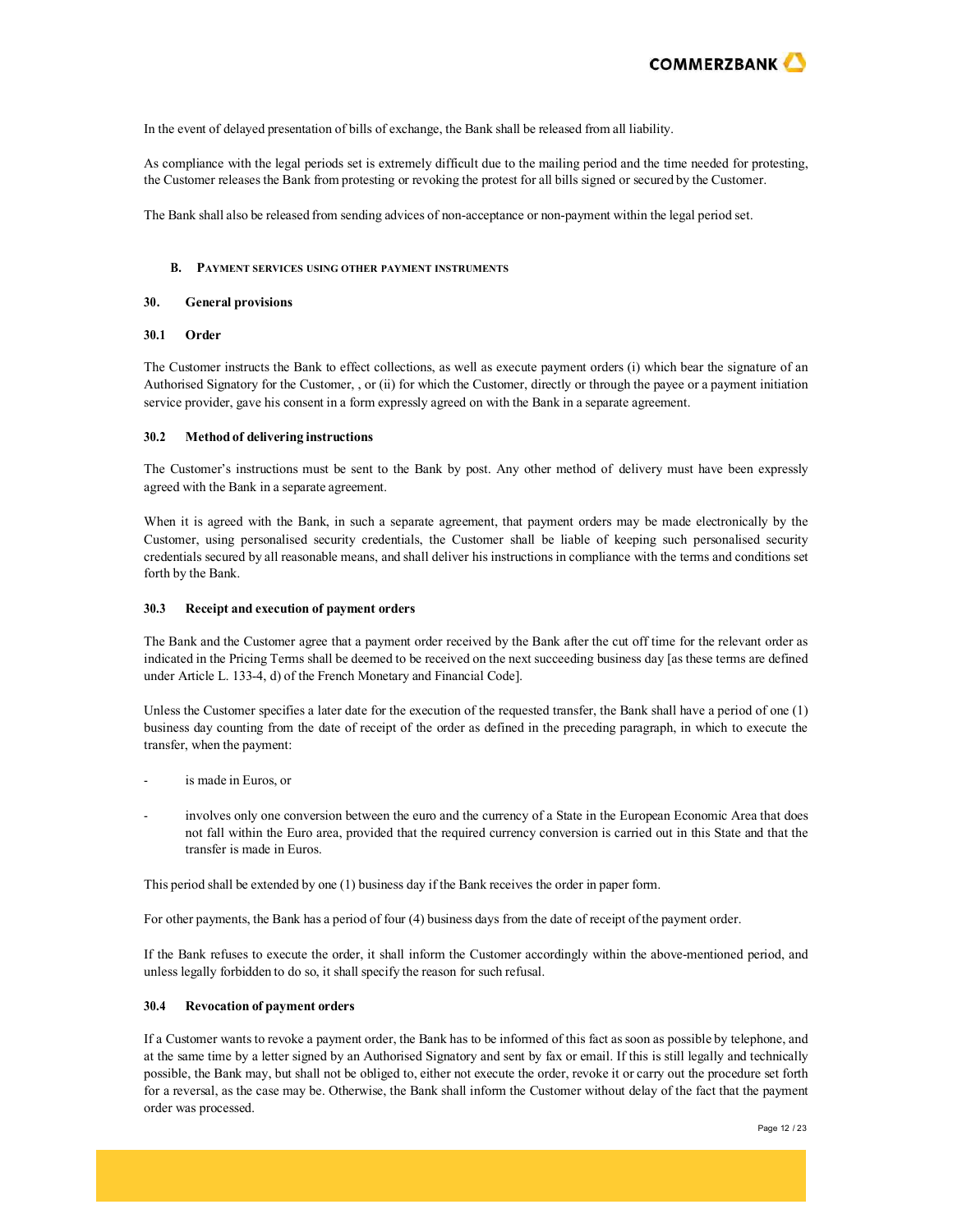

The costs associated with the revocation of the payment order are detailed in the Pricing Terms.

In any case, the Customer cannot directly revoke a payment order that was transmitted to the Bank through the payee or through a payment initiation service provider.

#### **30.5 Contesting payment transactions as being unauthorised or incorrectly executed**

## *30.5.1 General provisions*

When the Customer is aware of the loss, theft, misappropriation or unauthorized use of its payment instrument or data related to it, it shall inform the Bank without delay in order to block the instrument, by email, sent to the following address:

#### ['europeandeskparisservicesupport@commerzbank.com'](mailto:europeandeskparisservicesupport@commerzbank.com)

The Bank shall remit to the Customer evidence of such information upon the Customer's request received within 18 months of the date of receipt of such information.

When the Customer denies having authorised a payment transaction which has been executed, or claims that the payment transaction was not correctly executed by the Bank, it must inform the Bank without delay, and in any case (subject however to the provisions specific to SEPA Core direct debits in Article 32.2 below), on pain of forfeiture, no later than one month after the date on which the transaction notice concerning this payment transaction was either sent or made available to the Customer (as the case maybe) or, in the absence of a transaction notice, no later than one month after the date on which the statement of account showing the concerned debit was either sent or made available to the Customer (as the case maybe), provided that in the meantime, the Bank made available to the Customer all the information on this debit that the Bank is legally required to give.

While informing the Bank, the Customer shall provide all the evidence in its possession, as it is expressly agreed that the burden of proof of the absence of authorisation of a payment transaction or of an incorrect execution of a payment order lies on the Customer.

It is expressly agreed that, by way of derogation to Article L. 133-23 of the French Monetary and Financial Code, and in accordance with Article L. 133-2 of the same Code, the recording by the Bank of the use of a payment instrument will evidence the potential lack of authorisation of the payment transaction or of the Customer's failure to fulfil its obligations, notably in terms of vigilance and preservation of the payment instruments that are in its possession.

#### *30.5.2 Specific provisionsfor unauthorised payment transactions*

If the Customer, who informed the Bank of an unauthorised payment transaction without undue delay in compliance with Article 30.5.1 hereinabove, provides proof that it has not authorised such payment transaction, and unless the Bank has good reasons to suspect a fraud from the Customer (in which case the Bank shall inform Banque de France in writing), the Bank shall without delay, and at the latest at the end of the first business day [as these terms are defined under Article L. 133-4, d) of the French Monetary and Financial Code] following the day on which it received the above-mentioned proof, refund the amount of this unauthorised transaction to the Customer, with a credit value date being the same as the date of the debit, but shall not pay damages.

However, even in this case, if the execution of an unauthorised payment transaction was rendered possible or easier by the negligence of the Customer in keeping safe its payment instrument, personal data or personalised security credentials, or by any other fault of the Customer, the latter shall bear the losses associated with this transaction, in indemnifying the Bank for all damages suffered by the Bank in relation to this unauthorised payment transaction.

## *30.5.3 Specific provisionsforincorrectly executed payment transactions*

It is specified that, as per Article L. 133-21, par. 1 of the French Monetary and Financial Code, the Bank shall only take into consideration the unique identifier (as defined under Article L. 133-4, b of the same Code) given for the payee or for the payee's account as an identification of said payee. Notably, but not exclusively, it shall not take into account the payee name that may be indicated in the payment order, even when such indication isrequested, for instance for compliance purposes.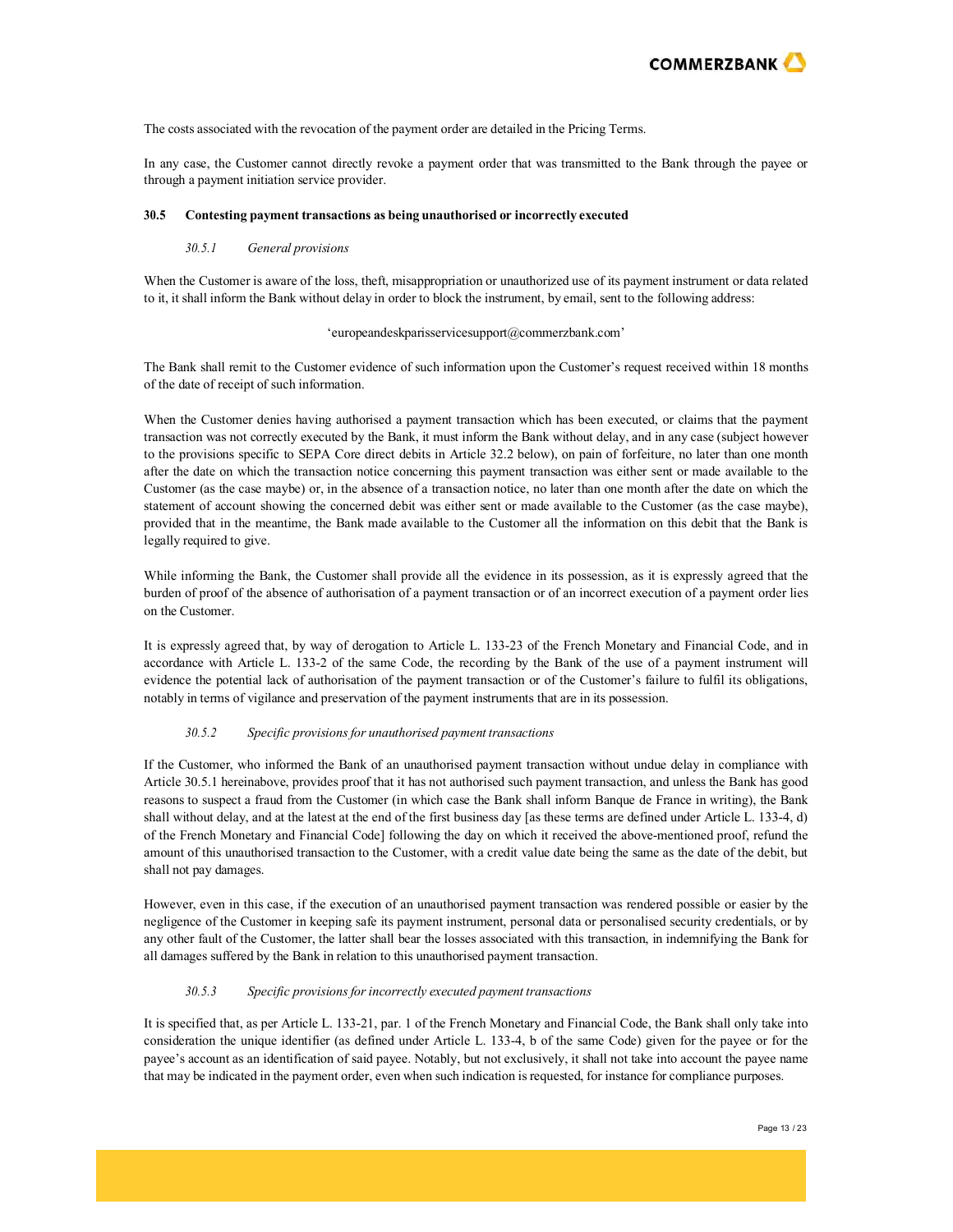

Consequently, a payment transaction executed in conformity with the unique identifier indicated in the payment order shall be considered by the parties as correctly executed by the Bank as far as the payee's identity is concerned, even if such unique identifier was incorrect.

Nonetheless, the Bank shall try to obtain from the payment services provider of the payee the return of the funds involved in the payment transaction and, failing such return, it shall give to the Customer, upon the latter's request, all available information that may be useful for the Customer in filing a legal action to recover the funds. Should the funds be returned, the Bank shall charge to the Customer any costs and fees invoiced by the payment services provider of the payee for such return.

If the Customer, who informed the Bank of an incorrectly executed payment transaction without undue delay in compliance with Article 30.5.1 hereinabove, provides proof that such payment transaction was incorrectly executed by the Bank, and unless this was due to force majeure or to the fulfilment by the Bank of conflicting legal obligations, or unless the payment was nevertheless received, even with undue delay, by the payment services provider of the payee, the Bank shall without delay, and at the latest at the end of the first business day [as these terms are defined under Article L. 133-4, d) of the French Monetary and Financial Code] following the day on which it received the above-mentioned proof, refund the amount of this incorrectly executed transaction to the Customer, with a credit value date being the same as the date of the debit, but shall not pay damages.

### **31. Transfers**

The Bank shall execute single or recurring SEPA Transfers and Non-SEPA Transfers to any account maintained with the Bank or with any other payment services provider. The Bank shall also accept transfers made to the account opened in the name of the Customer in its books.

SEPA Transfers are transfers in euros made and received within the SEPA area (with the exception of certain payments listed in Article 1, para. 2 of EU Regulation no. 260/2012 of 14 March 2012, such as payments made through large-value payments systems), the rules of which are established by the EU Regulation no. 260/2012 of 14 March 2012.

The single euro payment area, known as 'SEPA', comprising, as of 01.10.2018, all Member States of the European Union, as well as Iceland, Norway, Liechtenstein, Switzerland, Monaco, San Marino and Andorra, it being understood that, in the case of France, the territories within the SEPA Area are those of metropolitan France, the overseas departments (Guadeloupe, Martinique, French Guiana, Reunion and Mayotte) and some of overseas communities(Saint Bartholomew, Saint-Pierre-and-Miquelon and Saint Martin but excluding French Polynesia, Wallis and Futuna, and New Caledonia), plus the territories attached to other Member States of the European Union (the Azores, Gibraltar, the Canary Islands, Madeira, the Åland Islands, Guernsey, Jersey and the Isle of Man).

Non-SEPA Transfers are transfers that do not come within the definition of SEPA Transfers, either because they are transfers in foreign currencies (wherever they are made or received), or because they are transfers denominated in euros but are made or received outside the SEPA area, or because they are types of payment excluded from SEPA by Article 1, para. 2. of EU Regulation no. 260/2012 of 14 March 2012.

## **31.1 SEPA Transfers**

The Bank shall facilitate the sending and receipt of SEPA transfers.

When the Customer acts as payor of a SEPA Transfer, it must provide the Bank with the following information:

- Name of the Customer and the IBAN (International Bank Account Number) of the account of payment,
- IBAN of the payee's account of payment;
- Name of the payee;
- Amount of the Transfer;
- Execution date (optional);
- Description or reference to accompany the transfer (optional).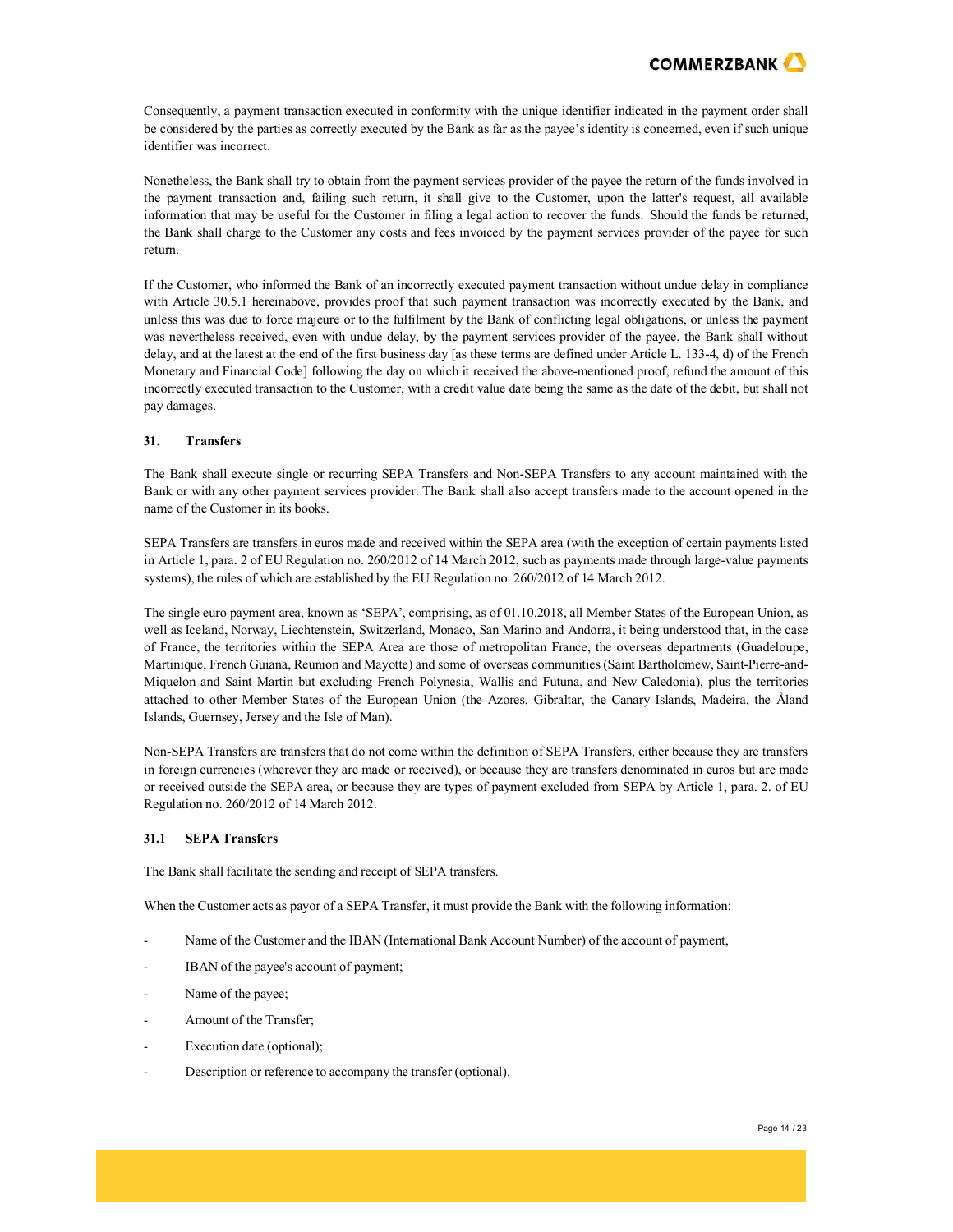

If the Bank receives a SEPA Transfer, it shall assign the funds thus received to the bank account identified on the transfer order by its IBAN, **not taking into account the name of the payee which may appear on this same transfer order**, as per Article 30.5.3 hereinabove.

## **31.2 Non-SEPA Transfers**

The Bank will make or receive Non-SEPA Transfers, provided, for those in foreign currencies, that these are convertible. Where, for such a Non-SEPA Transfer in foreign currencies, a sub-account in the currency in question has not been opened pursuant to Article 18 of these General Terms of Business, the Bank will execute the appropriate foreign exchange transactions, using a rate which, by default, shall be that determined by the Pricing Terms.

When the Customer acts as payor of a Non-SEPA Transfer, it must provide the Bank with the following information:

- IBAN or RIB or full account number of the Client or, if there are sub-accounts, the sub-account number to be debited;
- BIC code of the payee's payment services provider, or the company name of this provider, and the complete contact information of the agency or branch where the payee's account is held;
- Name, or company name, of the payee;
- IBAN or BBAN or RIB of the payee's account;
- Currency of payment, amount of payment expressed in the currency of payment;
- Execution date (optional);
- Description or reference to accompany the transfer (optional).

If the Bank receives a non-SEPA transfer, it shall assign the funds thereby received to the bank account identified on the transfer order by its IBAN, BBAN or RIB, **not taking into account the name of the beneficiary which may appear on the same transfer order.**

#### **31.3 Common provisions**

The Bank shall not be obliged to execute an order for transfer for which the information and documents provided are incomplete or incorrect, or which might contravene the legal obligations of the Bank.

Nor shall the Bank be obliged to execute an order for transfer in the absence of sufficient funds(or overdraft facility).

As soon as the Customer is informed by the Bank about the receipt of a transfer to its account, either by its hard copy bank statement or its (daily) electronic bank statements, as applicable, it must ensure without delay that the funds received are indeed for its account and, if this is not the case, it must immediately inform the Bank about this for regularisation purposes.

## **32. SEPA Core Direct Debits**

Note that every direct debit made or received by the Bank from now on must be executed within the framework of the SEPA direct debit system, the rules of which are established by EU Regulation no. 260/2012 of 14 March 2012 ("SEPA Direct Debit") and which replaces the national direct debit system.

The provisions that follow concern single or recurring debits, known as 'SEPA Core Direct Debits' (conventional SEPA debits) in which the Customer is the payor, which the Bank will make, on the terms and conditions set out below, when these debits are destined for an account opened in euros within the SEPA area.

The processing by the Bank of debits for which the Customer is the payee, and of specific SEPA transfers called 'SEPA Direct Debit B2B' (whether the Customer is the payor or the payee) is conditional on the signing of separate service agreements.

## **32.1 Characteristics of the SEPA Core direct debit Mandate**

The SEPA direct debit is based on a dual mandate, given by the Customer/payor to the payee on a single form (the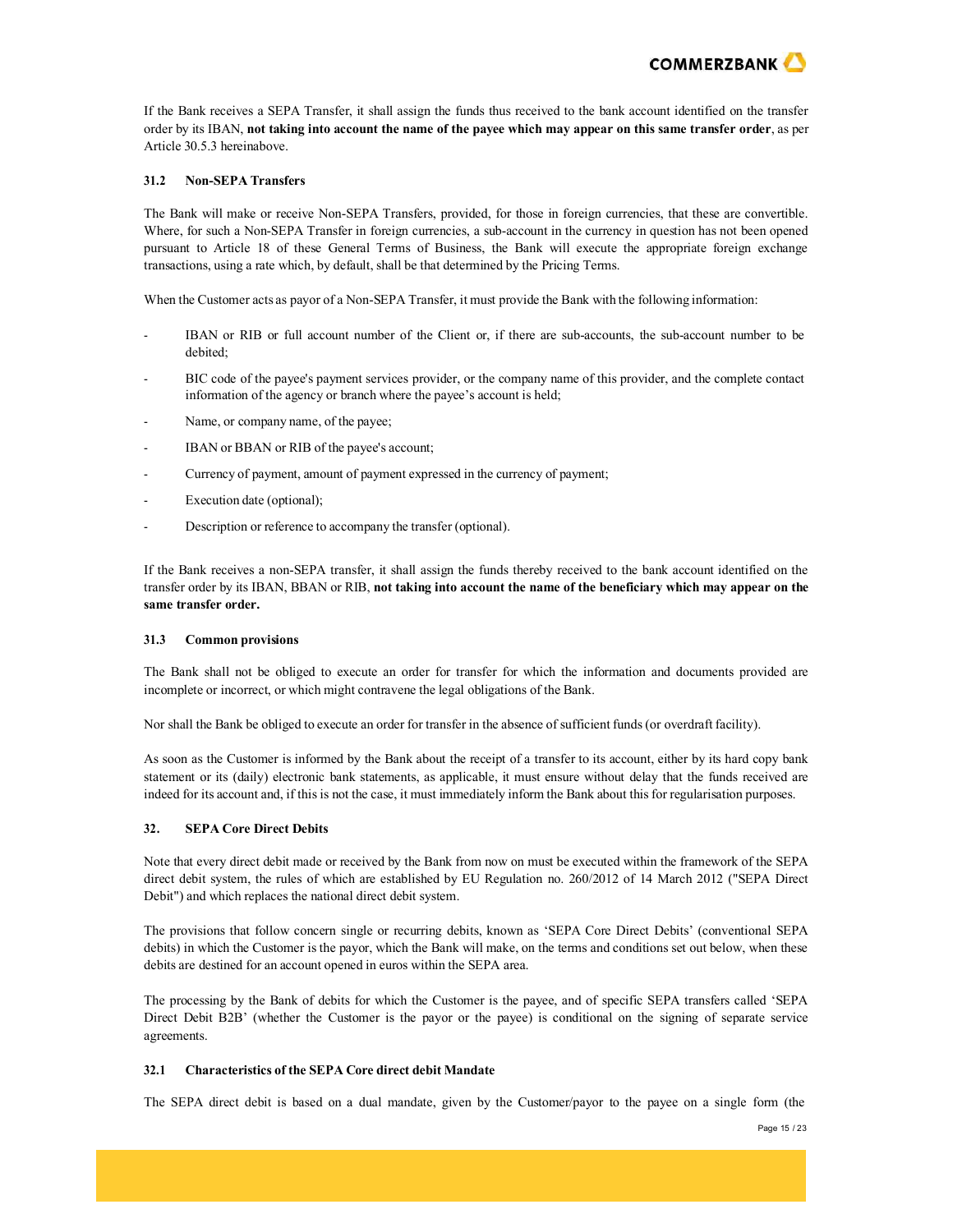

"**Mandate**"), by which the Customer, firstly, authorises the payee to issue SEPA direct debit orders on its account and, secondly, authorises the Bank to debit its account with the sum of the orders submitted to their due date.

The Customer consents to the execution of the SEPA direct debit **by sending the payee** (and not the Bank) the completed, dated and signed Mandate. The Bank does not receive a copy of this Mandate, but receives electronically from the payee's payment services provider, the information required for the debit.

The Customer must ensure that the Mandate shows the UMR, the CI (as such terms are defined in Article 32.2 below), its own name, the name of the Bank, the IBAN of the account to be debited, the payee's name, the payee's payment services provider, the IBAN of the account to be credited, the single or recurring type of the debit, the sum of the debit(s) and the date of the Mandate.

The Customer must report to the payee any change in the data shown on the Mandate, in particular any change in its bank details. Such modification shall give rise to an amendment to the Mandate or to the signing of a new Mandate.

A Mandate under which no debit order has been submitted for a period of thirty-six (36) months counting either from the effective date of the SEPA direct debit service or from the date of expiry of the last SEPA direct debit (even if the Bank denied, rejected, returned or refunded it), shall lapse. As a result, the Customer must sign a new Mandate and submit it to the payee in order to authorise a new SEPA direct debit from its account.

When a direct debit Mandate had been validly granted by the Customer before the entry into force of the SEPA direct debit service, the Customer does not need to sign a new Mandate, since the former national direct debit mandate retains its validity.

## **32.2 Rules applicable to SEPA Core direct debits**

When the Bank receives a direct debit order with all necessary information, including the amount to be debited and the date of the debit, it is required to execute the debit on the indicated date or, if this is not a business day [as these terms are defined under Article L. 133-4, d) of the French Monetary and Financial Code], on the following business day.

The Bank shall supply to the Customer the following items just as they were forwarded to it by the payee's payment services provider:

- the Unique Mandate Reference ('UMR');
- the payee's Creditor Identifier ('CI');
- the payee's name;
- the amount of the debit;
- any description of the transaction;
- the identification code of the payment scheme.

The Customer will be informed of the due date of the debit by the payee and undertakes that on that date, its account will have sufficient funds or that it has the benefit of the line of credit required to cover this sum.

If such is not the case, the Bank will be entitled, if it wishes, to refuse to execute the debit, or to reverse it within the two business days following the date of the debit .The same will be true if execution of the debit violates any of the Bank's legal or regulatory obligations or if the Bank considers that the information provided to it is insufficient or appears incorrect. In any of these cases, the Bank shall promptly inform the Customer about the failure to execute the debit or its reversal, as well as its reason for doing so.

In the event of disagreement concerning a future SEPA direct debit (date, amount, lack of authorisation, etc.), the Customer undertakes to contact the payee immediately and directly, so that the latter may suspend execution of the debit, **noting that the Customer is personally responsible for any dispute that may arise with the payee**, without prejudice to its right to reimbursement under Article 32.3 below.

Furthermore, the Customer may instruct the Bank, by completing the appropriate form, provided by the Bank on request: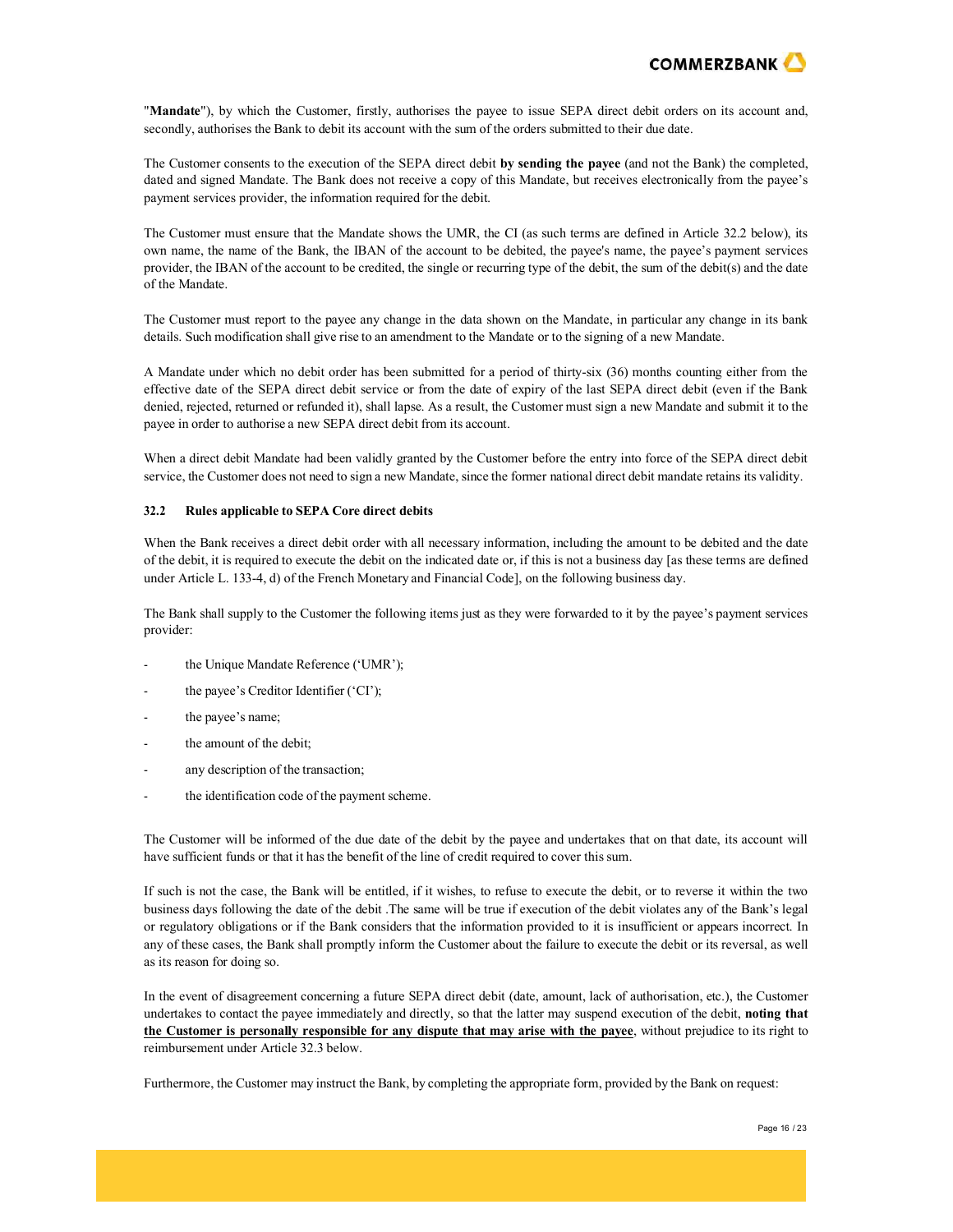

- Only to accept debits up to a certain amount or up to a certain number in a given period, or both;
- To block any debit;
- To block any debit initiated by one or more specified payees;
- Only to accept debits initiated by one or more specified payees.

Once completed, this form shall be sent to the Bank by mail, or in PDF form attached to an email sent to one of the following addresses:

['europeandeskparisservicesupport@commerzbank.com'](mailto:europeandeskparisservicesupport@commerzbank.com)

['CC-TF-CM-CTSParisClientService@commerzbank.com'](mailto:CC-TF-CM-CTSParisClientService@commerzbank.com)

### **32.3 Request for refund of a SEPA direct debit**

After a SEPA direct debit has been made, the Customer is entitled to a refund of the sum that was debited from his account in the following cases:

- When it requests this refund from the Bank within a period of eight (8) weeks from the date of the debit from its account: in such case, the Customer does not need to provide the reason for this refund request;
- Beyond this initial period of eight (8) weeks, when the debit is not authorised (i.e. in the case of a debit for which the Customer has not signed a Mandate or for which the Mandate is no longer valid because it has been cancelled or expired), provided that the refund request is made without delay, and in any case, no later than thirteen (13) months after the debit date, unless the Bank did not properly inform the Customer of such debit;

In such case, the Customer must provide all the conclusive evidence in its possession in support of his application, and undertakes to submit to the Bank, on its request, all additional evidence which it deems useful for the processing of this request;

The Bank has a period of thirty (30) calendar days from receipt of the Customer's refund request to examine the request and decide whether to reject or accept it.

## **33. Access to the account by account information service providers and payment initiation service providers**

Provided that the current account is accessible on line, which necessitates the signature by the parties of a specific agreement to this effect, the Customer may grant access to his account information to an account information service provider or place a payment order through a payment initiation service provider.

The Bank may however deny an information service provider or a payment initiation service provider access to the Customer's account for objectively justified or duly evidenced reasons relating to unauthorised or fraudulent access to the Customer's account by that information service provider or payment initiation service provider. In such case, the Bank shall inform the Customer by email, unless providing such information would compromise objectively justified security reasons or is prohibited by European law or French law.

### **34. Derogation to certain provisions of the FrenchMonetary andFinancial Code**

By virtue of Article L.133-2 of the French Monetary and Financial Code, the Customer and the Bank expressly agree not to apply the provisions of: Article L. 133-1-1; the third and fourth paragraphs of Article L. 133-7; Articles L. 133-8, L. 133-19, L. 133-20, L. 133-22, L. 133-23, L. 133-25, L. 133-25-1 and L. 133-25-2; and section I of Article L. 133-26, of the French Monetary and Financial Code.

## **VI. TERMINATION**

## **35. Termination of whole or part of the Contractual Documentation**

Whole or part of the Contractual Documentation may be terminated at any time, by registered letter with acknowledgement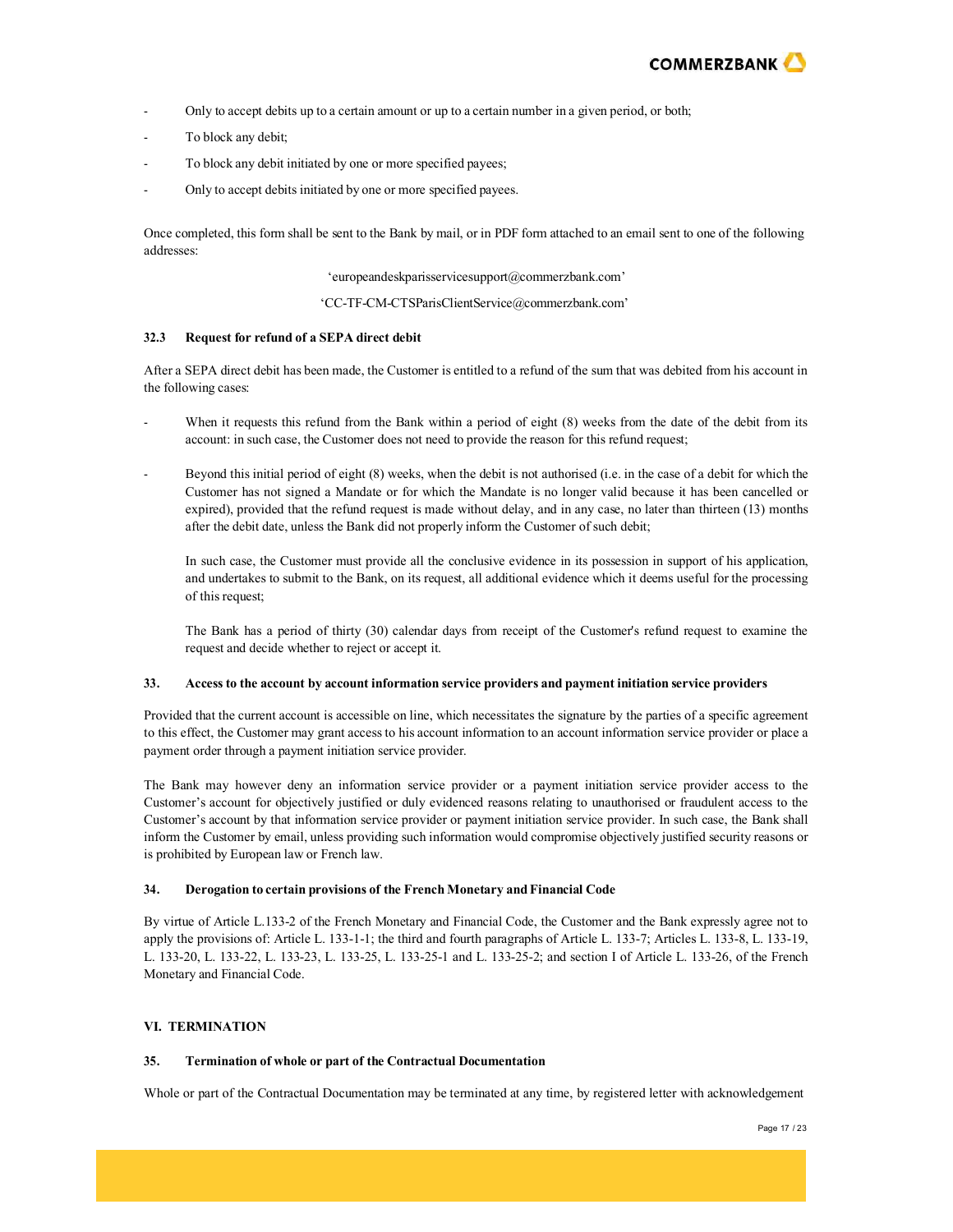

of receipt, with immediate effect if terminated by the Customer, and with a two-month notice if terminated by the Bank, with the following effect:

- a) in case of termination of the Account Agreement, the account will be closed on the date when such termination takes effect;
- b) in case of termination of the General Terms of Business, the Account Agreement and the Special Terms of Business (if any) will also be automatically terminated on the same date; however, the General Terms of Business shall continue to apply to transactions already undergoing;
- c) in case of termination of the Pricing Terms, all the Contractual Documentation will also be automatically terminated on the same date; however, the Pricing Terms as well as the General Conditions shall continue to apply to transactions already undergoing.

## **36. Cancellation of credit lines**

### **36.1 General provisions**

If the Bank has granted one or many credit lines unlimited in time, to the Customer, the Bank shall at any time be entitled to reduce or cancel such credit line(s).

The Bank shall inform the Customer of such a decision by registered letter with acknowledgement of receipt with a notice period of sixty (60) days, subject to Article 36.2 below.

During this period, the relations shall be continued between the parties as usual. In accordance with established practice, however, the Bank reserves the right to select the transactions proposed to it.

It is in particular provided that, during this period, the Bank may refuse the discounting, or the treatment as per the Dailly Act, of bills and/or receivables which fall due after the termination date, in respect of credit lines still existing during the notice period. The same shall apply to liabilities under signed commitments (guarantees, letters of credit, etc.).

### **36.2 Exemption from compliance with the notice period**

Notwithstanding the above, the Bank shall, in compliance with Article L. 313-12 of *Code monétaire et financier,* be exempt from observing the notice period for the termination of time-limited or unlimited credit lines, if the Customer has committed a serious criminal offence or his situation is hopeless.

### **37. Measuresin the event of account closure**

In all cases of account closure, the Bank shall offset the balances of the sub-accounts of the Current Account maintained in the name of the Customer, as well as, as the case may be, and to the extent possible, the balances of the specific accounts separated from the current accounts that may have been opened (should such specific accounts also be closed), and shall reverse all ongoing business transactions. For this purpose, the currencies on the foreign currency accounts shall be sold on the foreign exchange market at the exchange rate determined as per the Pricing Terms.

Despite the reversing entries made by it, the Bank may retain the dishonoured bills of exchange and lodge all remedies in its own name which it deems expedient.

The account closure causes all liabilities of the Customer towards the Bank to fall immediately due and payable and obligates the Customer to provide full cover for liabilities incurred by the Bank towards third parties for the Customer's account, including contingent liabilities.

If it proves within the scope of the account closure that insufficient or no cover has been provided for current business transactions not yet settled, the Customer is obliged to take corrective measures. Otherwise, the Bank shall be obliged to refuse payment under such business transactions.

In the event of an account closure, the Customer is obliged to return all means of payment in his possession.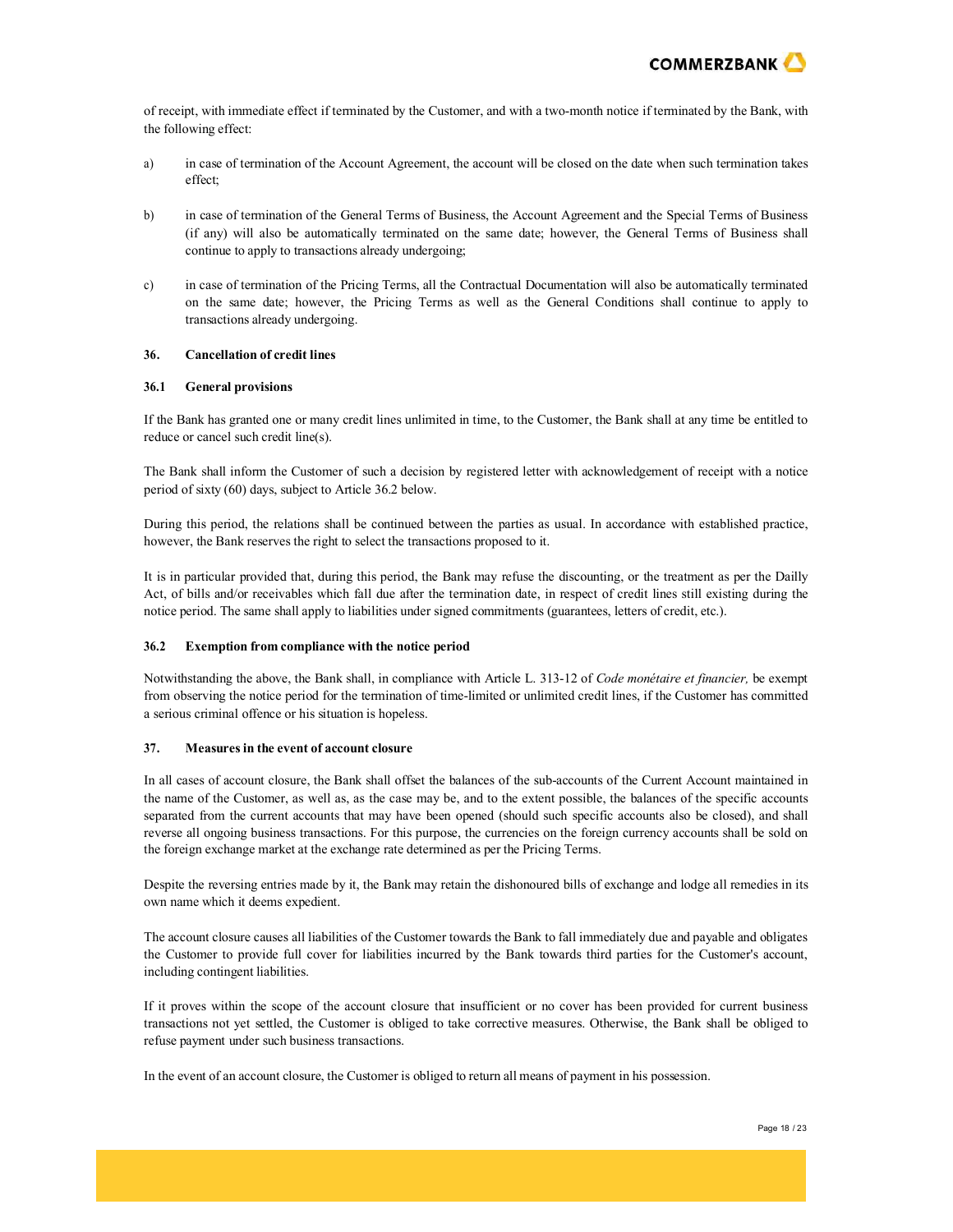

## **38. Debit balance in the event of an account closure – interest**

If the account shows a debit balance when it is closed, interest shall be payable on such a debit balance at the legal interest rate plus five (5) percentage points as of the date of account closure.

For all transactions that cannot be annulled by the Bank, the same interest rate shall be payable.

The parties agree expressly, in accordance with the provisions of new Article 1343-2 of the French Civil Code, that separate interest shall be payable on interest on capital which is outstanding for a full year.

Commerzbank AG, Paris Branch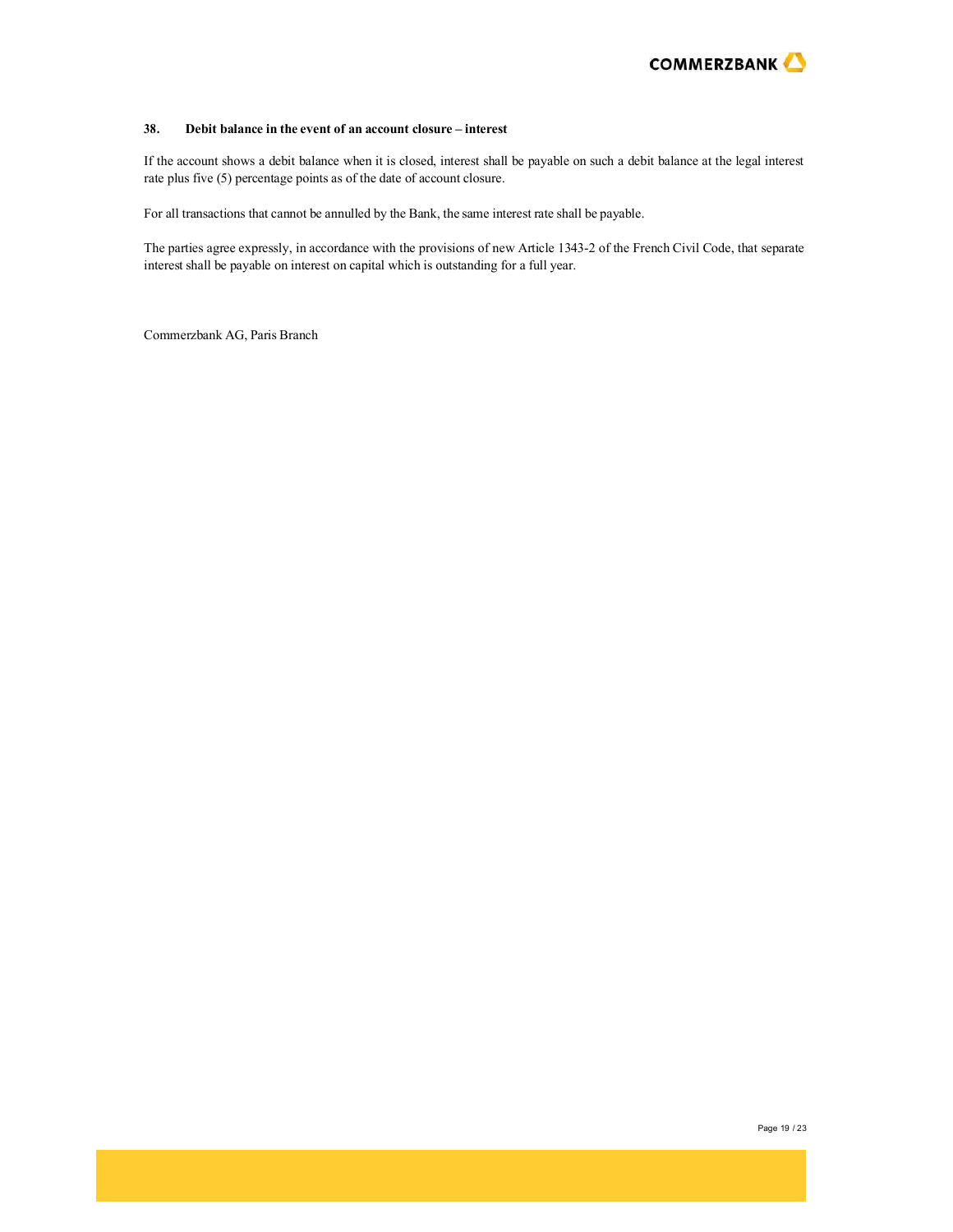

# **Information on data protection for clients and other data subjects1**

With the following information, we would like to give you an overview on the processing of your personal data by us and your rights under data protection law. Which data are processed in detail and the manner in which they are used is predominantly determined by the services requested or agreed. Therefore, not every element of this information may be applicable to you.

#### **Who is responsible for data processing and who can I contact?**

Responsibility lies with

Commerzbank AG Kaiserplatz – D- 60261 Frankfurt/Main Represented by

Paris Branch 86, Bd Haussmann F-75008 Paris Phone: +33 1 44 94 18 32 [meinebank@commerzbank.com](mailto:meinebank@commerzbank.com)

You can reach the representative of the internal Data Protection Officer under

Commerzbank AGParis Branch Data Protection Officer 86, Bd Haussmann F-75008 Paris Phone: +33 1 44 94 17 83 [rdt@commerzbank.com](mailto:rdt@commerzbank.com)

#### **Which sources and which data do we use?**

We process personal data which we receive from our clients and other concerned parties in connection with our business relationship. Moreover, we process personal data legitimately obtained from publicly accessible sources (such as debtors' lists, land registers, registers of commercial establishments and associations, press, Internet) or which have been legitimately transmitted to us from other companies of the Commerzbank Group or third parties (for example a credit bureau) to the extent necessary for rendering our services.

Relevant personal data are personal details (name, address and other contact data, date and place of birth and nationality), legitimisation data (such as data from ID cards) and also authentication data (such as a specimen signature). In addition, these may also be contract data (such as a payment

order), data resulting from the performance of our contractual obligations (such as turnover data in payment transactions), information about your financial status (such as data on credit standing, data on scoring or rating, origin of assets), data relevant for loans (such as revenues and expenditures), advertising and sales data (including advertising scores), documentation data (such as a protocol on consultations) and other data comparable with the above-mentioned categories.

#### **What is the purpose of processing your data (purpose of personal data processing) and on which legal basis does this take place?**

We process personal data in accordance with the provisions of the EU General Data Protection Regulation (GDPR) and the local accompanying Acts as appropriate

a. in order to comply with contractual obligations  $(Art. 6 (1 b) GDPR)$ 

Data are processed for the purpose of providing and arranging banking services and financial services in connection with the performance of our agreements with our clients or for performing pre-contractual measures as a result of queries. The purposes of data processing are primarily determined by the specific product (such as an account, a loan, home purchase savings plans, securities, deposits, agency services) and may, among other things, include needs assessments, consultation, asset management and administration and the execution of transactions. For further details on the purposes of data processing, please refer to the pertinent contractual documents and our General Terms and Conditions.

b. within the scope of the balancing of interests (Art. 6 (1 f) GDPR)

To the extent necessary, we will process your data beyond the scope of the actual performance of the contract so as to protect justified interests of our own and of third parties. Examples:

- Consultation of and exchange of data with credit bureaus so as to determine credit standing or default risks in connection with loans and the requirements in connection with exemption from seizure or basic accounts,
- analysis and optimisation of processes for needs analysis for the purpose of the direct approach of clients,
- advertising or market and opinion research unless you have objected to the use of your data,
- lodging legal claims and defence in case of legal disputes,
- ensuring IT security and the IT operation of the bank,
- prevention and investigation of criminal acts,
- video surveillance to exercise domiciliary rights, to collect evidence in case of attacks or fraud or as proof of disposals and deposits, for example at ATMs,

e.g. authorised representatives, potential customers of products, non-customers such as providers of third-party collateral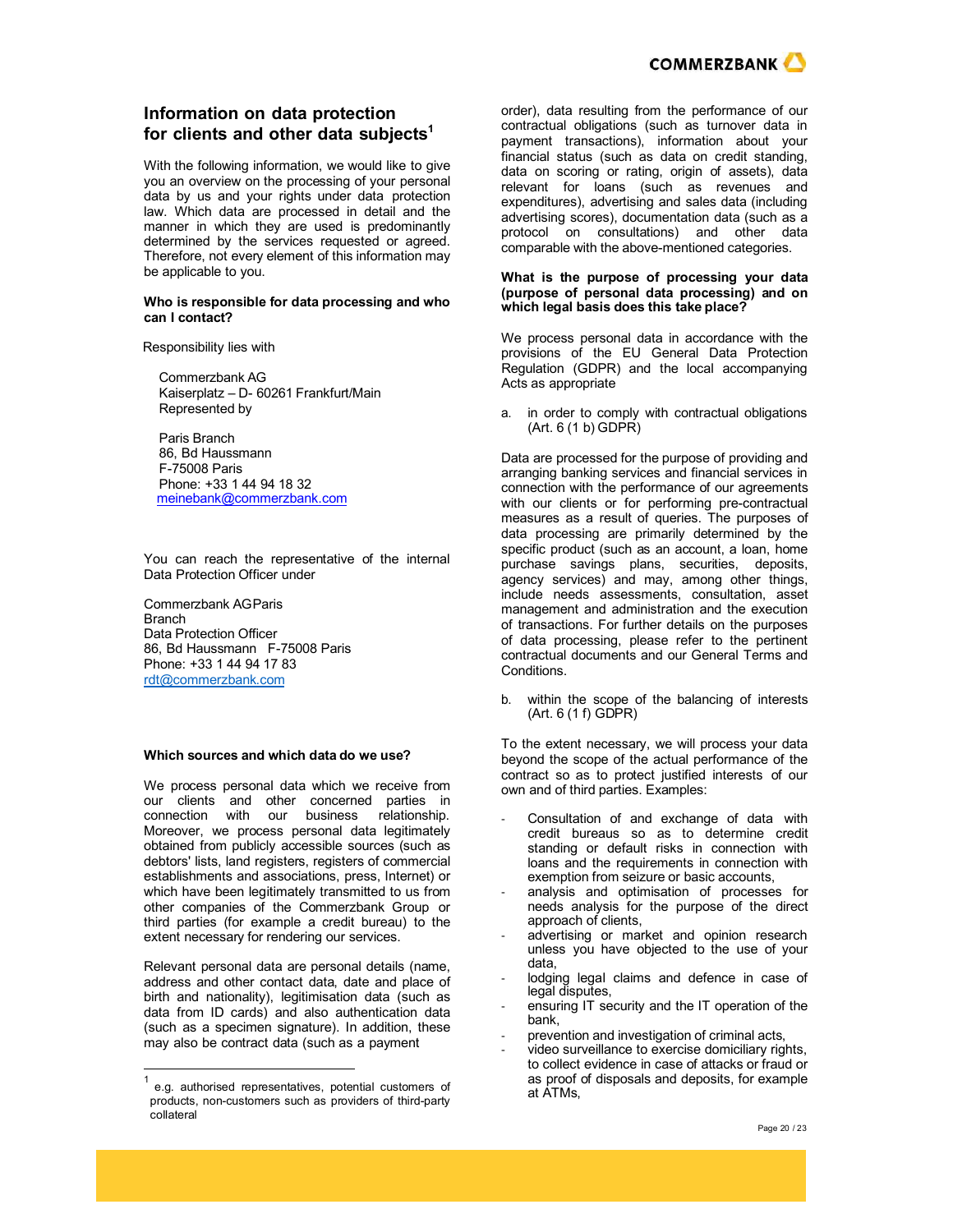

- measures for securing buildings and systems (such as admission control),
- measures to protect our domiciliary right,
- measures for business management and advanced development of services and products,
- risk management within the Commerzbank Group.
- c. as a result of your consent (Art. 6 (1 a) GDPR)

To the extent you have consented to the processing of personal data by us for certain purposes (such as passing on data within the Commerzbank Group, analysis of payment transaction data for marketing purposes, photographs taken in connection with events, mailing newsletters), such processing is legitimate on the basis of your consent. Consent once given may be revoked at any time. This also applies to the revocation of declarations of consent given to us before the effective date of the GDPR, i.e. before 25 May 2018. Revocation of consent has an effect only for the future and does not affect the legitimacy of the data processed until revocation.

d. on the basis of statutory regulations (Art. 6 (1 c) GDPR) or in the public interest (Art. 6 (1 e) GDPR)

Moreover, we, as a bank, are subject to various legal obligations, i.e. statutory requirements (such as the Banking Act, the Law on Money Laundering, the Securities Trading Act, tax laws) and regulations relating to the supervision of banking (e.g. of the European Central Bank, the European Banking Supervisory Agency, the German Federal Bank and the Federal Agency for the Supervision of Financial Services). The purposes of processing include, among others, the assessment of creditworthiness, checking identity and age, prevention of fraud and money laundering, compliance with obligations of control and reporting under tax law and the assessment and management of risks in the bank and in the Commerzbank Group.

#### **Who will receive my data?**

Within the bank, those units will be granted access to your data that need them in order to comply with our contractual and statutory obligations. Service providers and agents appointed by us may also receive the data for these purposes on the condition that they, specifically, observe banking secrecy. These are companies in the categories banking services, IT services, logistics, printing services, telecommunication, collection of receivables, consultation as well as sales and marketing.

As far as passing on data to recipients outside our bank is concerned, it must first be kept in mind that we, as a bank, are obliged to keep all client-related facts and assessments we become aware of in strict confidence (banking secrecy pursuant to no. 2 of our General Terms and Conditions as well as – where appropriate – local law on banking secrecy). As a matter of principle, we may pass on information about our clients only if this is required

by law, the client has given his consent or we have been granted authority to provide a bank reference.

Under these circumstances, recipients of personal data may, for example, be:

- Public authorities and institutions (such as the European Central Bank, the European Banking Supervisory Agency, the German Federal Bank, the Federal Agency for the Supervision of Financial Services, tax authorities, authorities prosecuting criminal acts, family courts, land register authorities as well as local supervisory authorities), provided a statutory obligation or an official decree is in place,
- other loan and financial services institutes or comparable institutes to whom we transmit your personal data for the purpose of performing transactions under our business relationship (depending on the agreement, for example, correspondent banks, depositary banks, stock exchanges, information bureaus),<br>other companies belonging
- companies belonging to the Commerzbank Group for the purposes of risk management on the basis of statutory or official obligations,
- creditors or liquidators submitting queries in connection with a foreclosure,
- service providers in connection with credit or bank cards or businessmen submitting queries if payment by card is denied,
- third parties involved in loan granting processes (such as insurance companies, building societies, investment companies, funding establishments, trustees, service providers carrying out value assessments),
- partners in the credit card business,
- service providers whom we involve in connection with contract data processing relationships.

Other recipients of data may be those bodies for which you have given us your consent to data transfer or, respectively, for which you have granted an exemption from banking secrecy on the basis of an agreement or consent or to which we may transfer personal data on the basis of the balancing of interests.

### **Will the data be transferred to a third country or an international organisation?**

Data transfer to bodies in states outside the European Union (so-called third countries) will take place to the extent

- this is required to carry out your orders (such as payment or securities orders),
- it is required by law (such as obligatory
- reporting under tax law) or
- you have given your consent.

Moreover, transfer to bodies in third countries is intended in the following cases:

If necessary in individual cases, your personal data may be transmitted to an IT service provider in the United States or in another third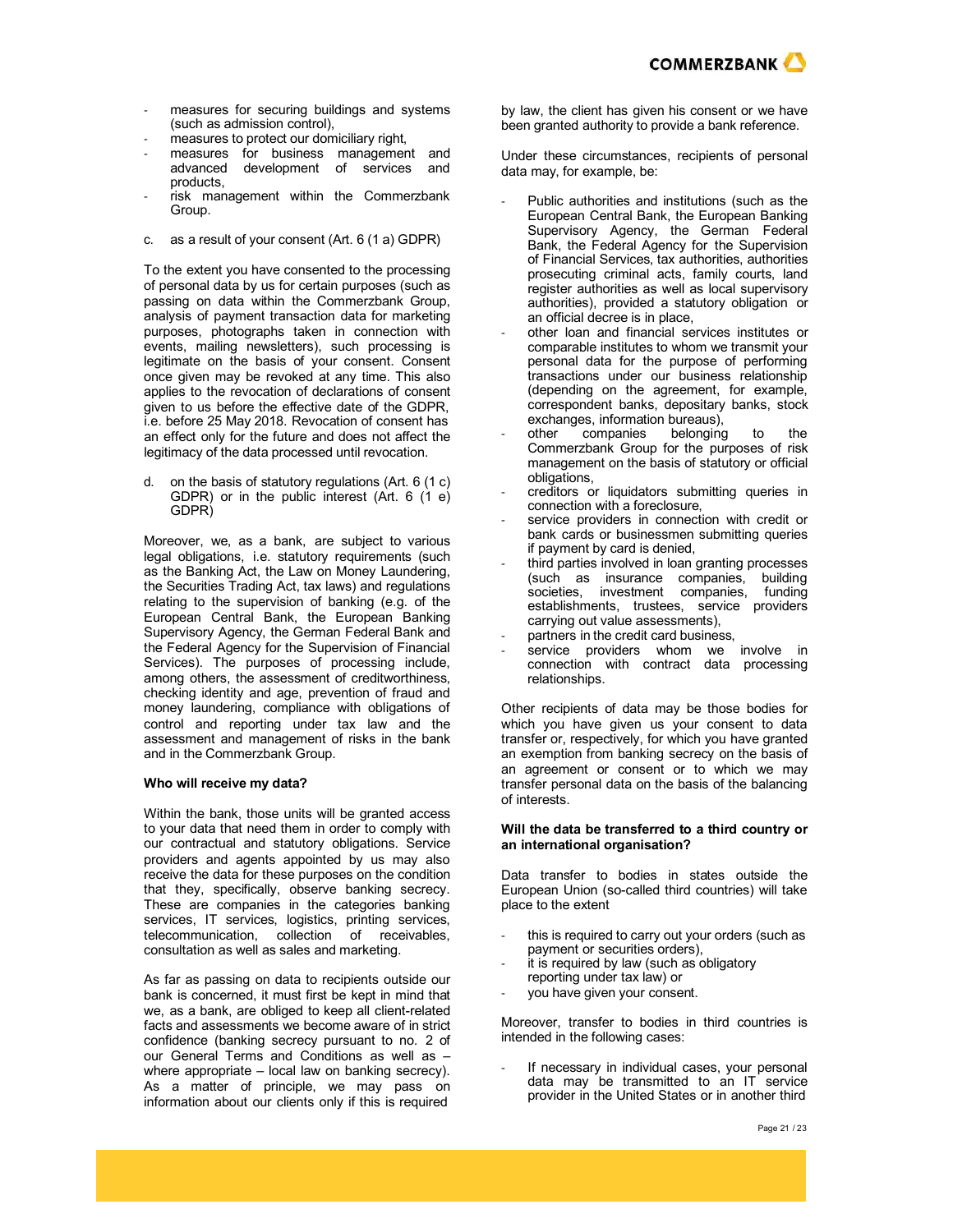

country to ensure that the IT department of the bank remains operative, observing the European data protection rules.

- With the consent of the data subject the personal data of parties interested in bank products can be processed in the course of a CRM system also in the United States.
- With the consent of the data subject or as a result of statutory provisions on controlling money laundering, the financing of terrorism and other criminal acts and within the scope of the balancing of interests, personal data (such as legitimisation data) will be transmitted, observing the data protection level of the European Union.

#### **For how long will my data be stored?**

We process and store your personal data as long as this is required to meet our contractual and statutory obligations. In this respect, please keep in mind that our business relationship is a continuing obligation designed to last for years.

If the data are no longer required for the performance of contractual or statutory obligations, these will be erased on a regular basis unless – temporary – further processing is necessary for the following purposes:

- Compliance with obligations of retention under commercial or tax law which, for example, may result from local applicable Commercial Codes, Fiscal Codes, Banking Acts, Law on Money-Laundering and Law on Trading in Securities. Business records and documentation are kept with regard to the time limits specified in those regulations.
- Preservation of evidence under the applicable local statutory regulations regarding the statute of limitations.

#### **What are my rights with regard to data protection?**

Every data subject has the right of access pursuant to Article 15 GDPR, the right to rectification pursuant to Article 16 GDPR, the right to erasure pursuant to Article 17 GDPR, the right to restriction of processing pursuant to Article 18 GDPR, the right to object pursuant to Article 21 GDPR and the right to data portability pursuant to Article 20 GDPR. Furthermore the statutory regulations of the local Accompanying Acts to the GDPR are applicable. Moreover, there is a right to appeal to a competent data protection supervisory authority (Article 77 GDPR).

Your consent to the processing of personal data granted to us may be revoked at any time by informing us accordingly. This also applies for the revocation of declarations of consent given to us before the effective date of the GDPR, i.e. before 25 May 2018. Please keep in mind that such revocation will be effective only for the future with no impact on processing carried out before the date of revocation.

#### **Am I obliged to provide data?**

Within the scope of our business relationship, you are obliged to provide those personal data which are required for commencing, executing and terminating a business relationship and for compliance with the associated contractual obligations or the collection of which is imposed upon us by law. Without these data, we will generally not be able to enter into agreements with you, to perform under such an agreement or to terminate it.

Under the statutory regulations in connection with money laundering, we are especially obliged to identify you by an ID document before entering into business relations with you and, especially, to ask for and record your name, place of birth, date of birth, nationality, address and identity card details. So as to enable us to comply with these statutory obligations, you are obliged to provide the necessary information and documents in connection with the anti-money laundering law and to report any changes that may occur in the course of our business relationship. If you should fail to provide the necessary information and documents, we are not permitted to enter into the desired business relationship or to continue with such a relationship.

#### **To what extent will decision-making be automated?**

As a matter of principle, we do not use fully automated decision-making processes pursuant to Article 22 GDPR for establishing and performing a business relationship. In the event that we should use such processes in individual cases (for example when applying for credit cards) we will inform you of this and of your rights in this respect separately if prescribed by law.

#### **Will profiling take place?**

Your data will be processed automatically in part with the objective of evaluating certain personal aspects (profiling). For example, we will use profiling of the following cases:

- As a result of statutory and regulatory regulations, we are obliged to fight money laundering, the financing of terrorism and criminal acts jeopardising property. In that respect, data (among others, data in payment transactions) will be analysed. These measures also serve to protect you.
- So as to be able to inform you selectively about our products and to provide advice to you, we<br>use analysis tools. These permit use analysis tools. These permit communication according to your needs and advertising including market and opinion research.
- In connection with the assessment of your creditworthiness we use scoring. By scoring the probability of a client meeting his/her contractual payment obligations is calculated. This calculation, for example, may take into account a client's income and expenditures,